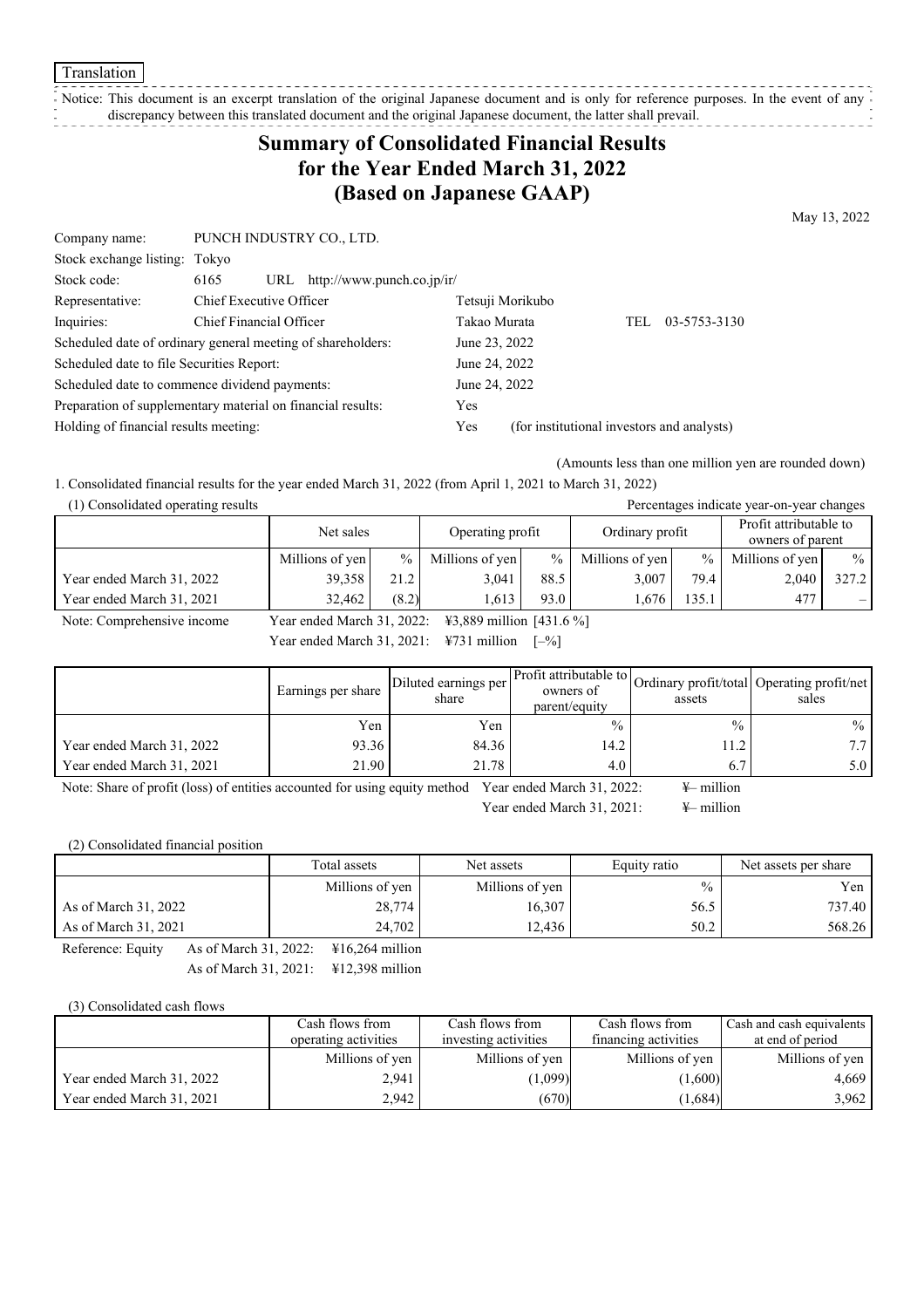#### 2. Cash dividends

|                                          |     |                                                                       | Annual dividends per share |      | Total cash | Dividend payout   | Ratio of dividends<br>to net assets |                |  |
|------------------------------------------|-----|-----------------------------------------------------------------------|----------------------------|------|------------|-------------------|-------------------------------------|----------------|--|
|                                          |     | 1st quarter-end   2nd quarter-end   3rd quarter-end   Fiscal year-end |                            |      | Total      | dividends (Total) | ratio (Consolidated)                | (Consolidated) |  |
|                                          | Yen | Yen                                                                   | Yen                        | Yen  | Yen        | Millions of yen   | $\frac{0}{0}$                       | $%$            |  |
| Year ended March 31, 2021                |     | 0.00                                                                  |                            | 2.00 | 2.00       | 43                | 9.1                                 | 0.4            |  |
| Year ended March 31, 2022                |     | 4.00                                                                  |                            | 9.00 | 13.00      | 285               | 13.9                                | 2.0            |  |
| Year ending March 31, 2023<br>(Forecast) |     | 6.50                                                                  | –                          | 6.50 | 13.00      |                   | 13.7                                |                |  |

3. Forecast of consolidated financial results for the year ending March 31, 2023 (from April 1, 2022 to March 31, 2023)

|                                         |                 |      |                   |       |                   |       |                                            |               | Percentages indicate year-on-year changes |
|-----------------------------------------|-----------------|------|-------------------|-------|-------------------|-------|--------------------------------------------|---------------|-------------------------------------------|
|                                         | Net sales       |      | Operating profit  |       | Ordinary profit   |       | Profit attributable to<br>owners of parent |               | Earnings per share                        |
|                                         | Millions of yen |      | % Millions of yen |       | % Millions of yen |       | % Millions of yen                          | $\frac{0}{0}$ | Yen                                       |
| Six months ending<br>September 30, 2022 | 21,500          | 10.1 | 1,660             | (6.1) | 1,640             | (5.5) | 1,070                                      | (15.0)        | 48.51                                     |
| Full year                               | 43,500          | 10.5 | 3,300             | 8.5   | 3.270             | 8.7   | 2.100                                      | 2.9           | 94.99                                     |

#### Notes

(1) Changes in significant subsidiaries during the year ended March 31, 2022

(changes in specified subsidiaries resulting in the change in scope of consolidation):

(2) Changes in accounting policies, changes in accounting estimates, and restatement of prior period financial statements

| Changes in accounting policies due to revisions to accounting standards and other regulations:                                          | Yes |
|-----------------------------------------------------------------------------------------------------------------------------------------|-----|
| Changes in accounting policies due to other reasons:                                                                                    | No  |
| Changes in accounting estimates:                                                                                                        | No  |
| Restatement of prior period financial statements:                                                                                       | No. |
| Note: For details, please refer to "3. Consolidated Financial Statements Significant Notes Thereto, (5) Notes on consolidated financial |     |
| statements, Changes in accounting policies" on page 12 of the attached material.                                                        |     |

No

(3) Number of issued shares (common shares)

Total number of issued shares at the end of the period (including treasury shares)

| As of March 31, 2022                               |  | 22,332,400 shares   As of March 31, 2021      | 22,122,400 shares |
|----------------------------------------------------|--|-----------------------------------------------|-------------------|
| Number of treasury shares at the end of the period |  |                                               |                   |
| As of March 31, 2022                               |  | 275,868 shares   As of March 31, 2021         | 303,406 shares    |
| Average number of shares during the period         |  |                                               |                   |
| Year ended March 31, 2022                          |  | 21,858,118 shares   Year ended March 31, 2021 | 21,813,902 shares |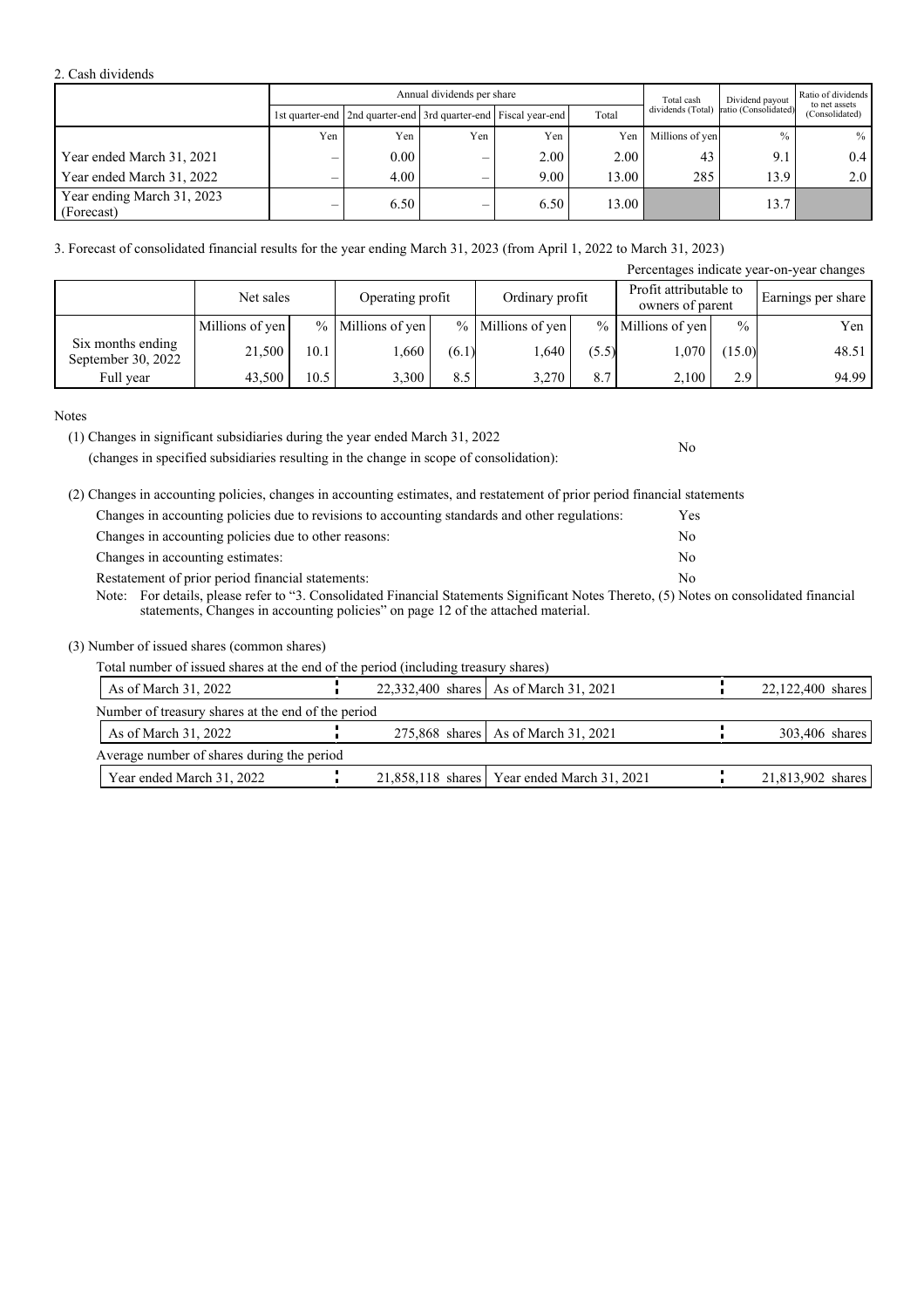#### (Reference) Overview of non-consolidated financial results

### Non-consolidated financial results for the year ended March 31, 2022 (from April 1, 2021 to March 31, 2022)

(1) Non-consolidated operating results Percentages indicate year-on-year changes

| TTTWN-CONSONAUGH ODCIANILE TUSHIIS |                 |               |                  | I creentages mentale year-on-year enanges |                 |               |                 |      |
|------------------------------------|-----------------|---------------|------------------|-------------------------------------------|-----------------|---------------|-----------------|------|
|                                    | Net sales       |               | Operating profit |                                           | Ordinary profit |               | Profit          |      |
|                                    | Millions of yen | $\frac{0}{0}$ | Millions of yen  | $\%$                                      | Millions of yen | $\frac{9}{6}$ | Millions of yen | $\%$ |
| Year ended March 31, 2022          | 15.092          | 14.0          | 45               | —                                         | 2.618           | 168.9         | 2,228           |      |
| Year ended March 31, 2021          | 13.240          | (13.5)        | (402)            | —                                         | 073             | 34.6          | 130             | $-$  |

|                           | Earnings per share | Diluted earnings per share |
|---------------------------|--------------------|----------------------------|
|                           | Yen                | Yen                        |
| Year ended March 31, 2022 | 101.93             | 92.10                      |
| Year ended March 31, 2021 | 5.96               | 5.93                       |

#### (2) Non-consolidated financial position

|                                            | Total assets                                                                                                                        | Net assets      | Equity ratio  | Net assets per share |  |
|--------------------------------------------|-------------------------------------------------------------------------------------------------------------------------------------|-----------------|---------------|----------------------|--|
|                                            | Millions of yen                                                                                                                     | Millions of yen | $\frac{0}{0}$ | Yen                  |  |
| As of March 31, 2022                       | 14,235                                                                                                                              | 5,860           | 41.0          | 264.54               |  |
| As of March 31, 2021                       | 12.672                                                                                                                              | 3.651           | 28.6          | 166.12               |  |
| As of March 31, 2022:<br>Reference: Equity | ¥5.834 million                                                                                                                      |                 |               |                      |  |
|                                            | $\mathbf{A}$ and $\mathbf{A}$ and $\mathbf{A}$ and $\mathbf{A}$ and $\mathbf{A}$ and $\mathbf{A}$ and $\mathbf{A}$ and $\mathbf{A}$ |                 |               |                      |  |

As of March 31, 2021: ¥3,624 million

\* Financial results reports are exempt from audit conducted by certified public accountants or an audit corporation.

\* Appropriate use of financial forecasts; other special items

(Caution concerning forward-looking statements)

Forward-looking statements provided in this document, including financial forecasts, are based on the information currently available to the Company and certain assumptions considered reasonable. Such statements are included without any guarantee as to their future achievement. Actual results, etc. may differ materially from the forecasts depending on various factors. For the related matters concerning the financial forecasts, please refer to "1. Overview of Operating Results, Etc., (4) Future prospects" on page 3 of the attached material.

### (The Financial Results Briefing)

The company has scheduled an online briefing for institutional investors and analysts on Friday, May 27, 2022.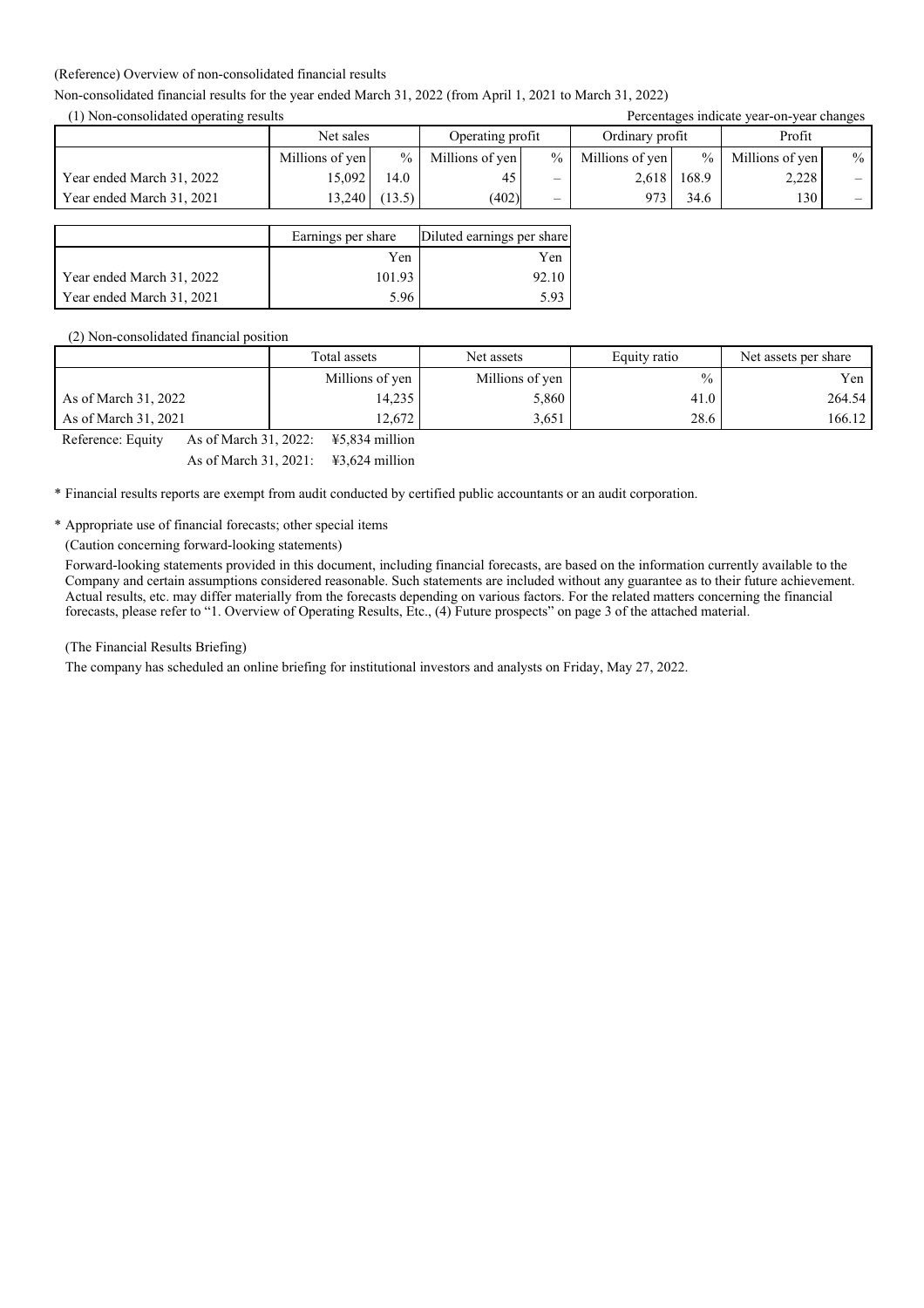### Attached Materials Index

| (1) |  |
|-----|--|
| (2) |  |
| (3) |  |
| (4) |  |
| 2.  |  |
| 3.  |  |
| (1) |  |
| (2) |  |
|     |  |
|     |  |
| (3) |  |
| (4) |  |
| (5) |  |
|     |  |
|     |  |
|     |  |
|     |  |
|     |  |
|     |  |
| (1) |  |
| (2) |  |
| (3) |  |
|     |  |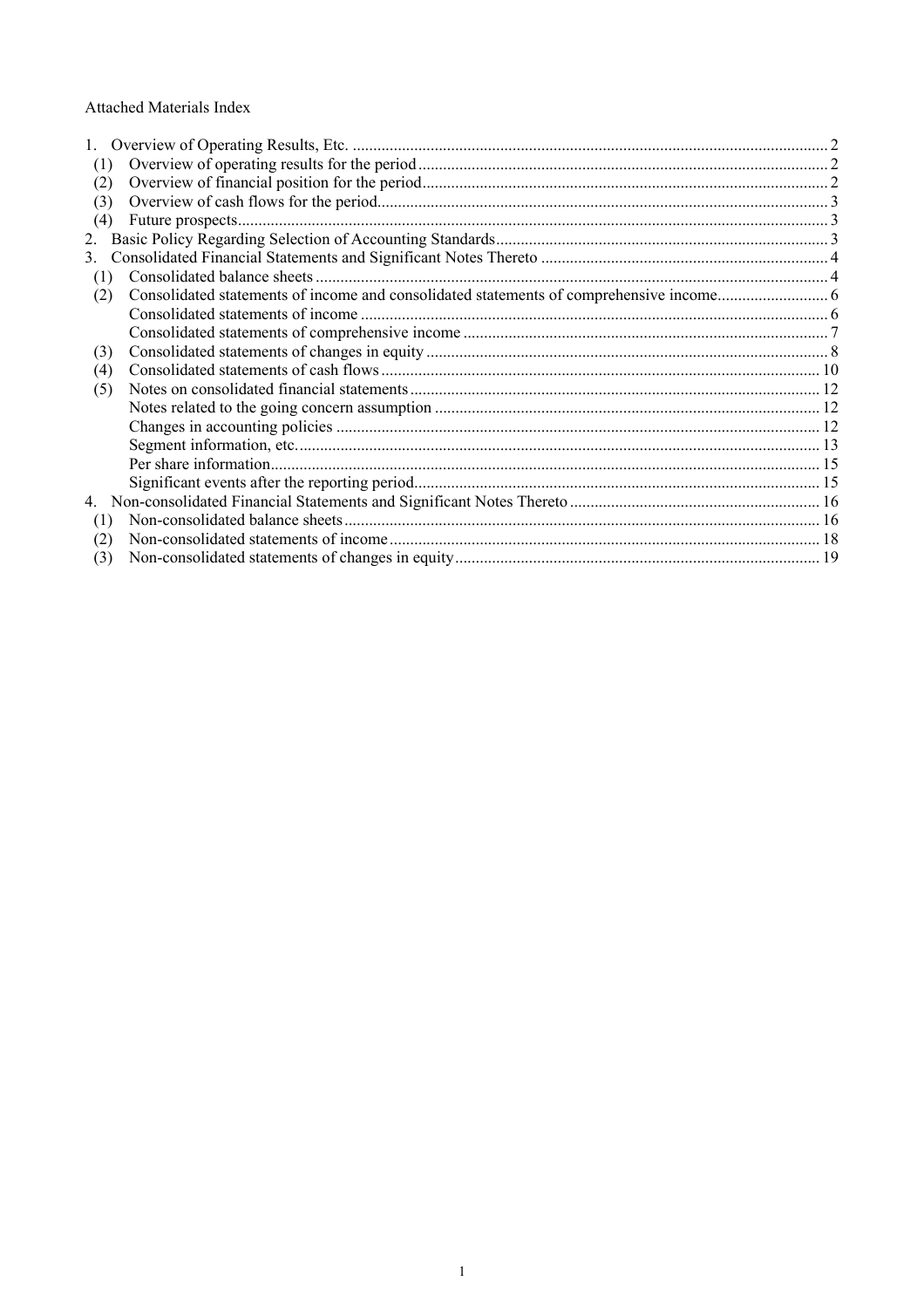### **1. Overview of Operating Results, Etc.**

## **(1) Overview of operating results for the period**

The global economy during the current fiscal year saw the progress of normalization of economic and social activities led by developed countries, resulting from the balance of the measures against the novel coronavirus disease (hereinafter "COVID-19") and the relaxation of restrictions on economic activity. However, progress was halted by developments such as the emergence of new variants and their spread, the increase of geopolitical risk, and the disturbance of supply chains. Harsh conditions continue. In the manufacturing sector, the future remains uncertain for reasons including the marked increase of crude oil and raw material costs and the shortage of certain components, especially semiconductor components.

In such an environment, the Group worked to rebuild financially from the negative effects of the prolonged US-China trade friction and COVID-19 with its Mid-term Business Plan "Value Creation (VC) 2020 Plus" that had started in April 2020. The Group achieved its goal of a V-shaped recovery.

The consolidated operating results for the current fiscal year surpassed those of the previous fiscal year in all regions, riding on the general conditions of recovery from the spread of COVID-19. Net sales amounted to ¥14,020 million (up 13.6% year on year) for Japan; ¥20,956 million (up 24.1% year on year) for China; ¥1,740 million (up 26.4% year on year) for Southeast Asia; and ¥2,641 million (up 42.2% year on year) for Europe and the United States. This brought consolidated net sales to ¥39,358 million (up 21.2% year on year).

All results by industry also surpassed those of the previous fiscal year. The results were ¥16,442 million (up 20.2% year on year) for automobile; ¥8,043 million (up 27.4% year on year) for electronic devices & semiconductors; ¥4,192 million (up 7.8% year on year) for consumer electronics & precision equipment; and ¥10,679 million (up 24.5% year on year) for other.

As for profits, the Company posted the highest since it was listed. The rise in selling, general and administrative expenses accompanying the increase in sales was countered by the improved cost rate due to effects of increased revenue and raised factory operation and other factors such as reductions for depreciation as a result of recording impairment losses of past years. Operating profit was ¥3,041 million (up 88.5% year on year); ordinary profit was ¥3,007 million (up 79.4% year on year); and profit attributable to owners of parent was ¥2,040 million (up 327.2% year on year).

## **(2) Overview of financial position for the period**

## *Assets*

Total assets as of the end of the current fiscal year amounted to ¥28,774 million, an increase of ¥4,071 million compared with the end of the previous fiscal year. This was mainly due to an increase of trade receivables.

## *Liabilities*

Total liabilities amounted to ¥12,466 million, an increase of ¥200 million compared with the end of the previous fiscal year. This was mainly due to an increase in trade payables and a decrease in interestbearing debt.

## *Net Assets*

Total net assets amounted to ¥16,307 million, an increase of ¥3,870 million compared with the end of the previous fiscal year. This was mainly due to an increase of retained earnings as a result of recording profit attributable to owners of parent and an increase of foreign currency translation adjustment.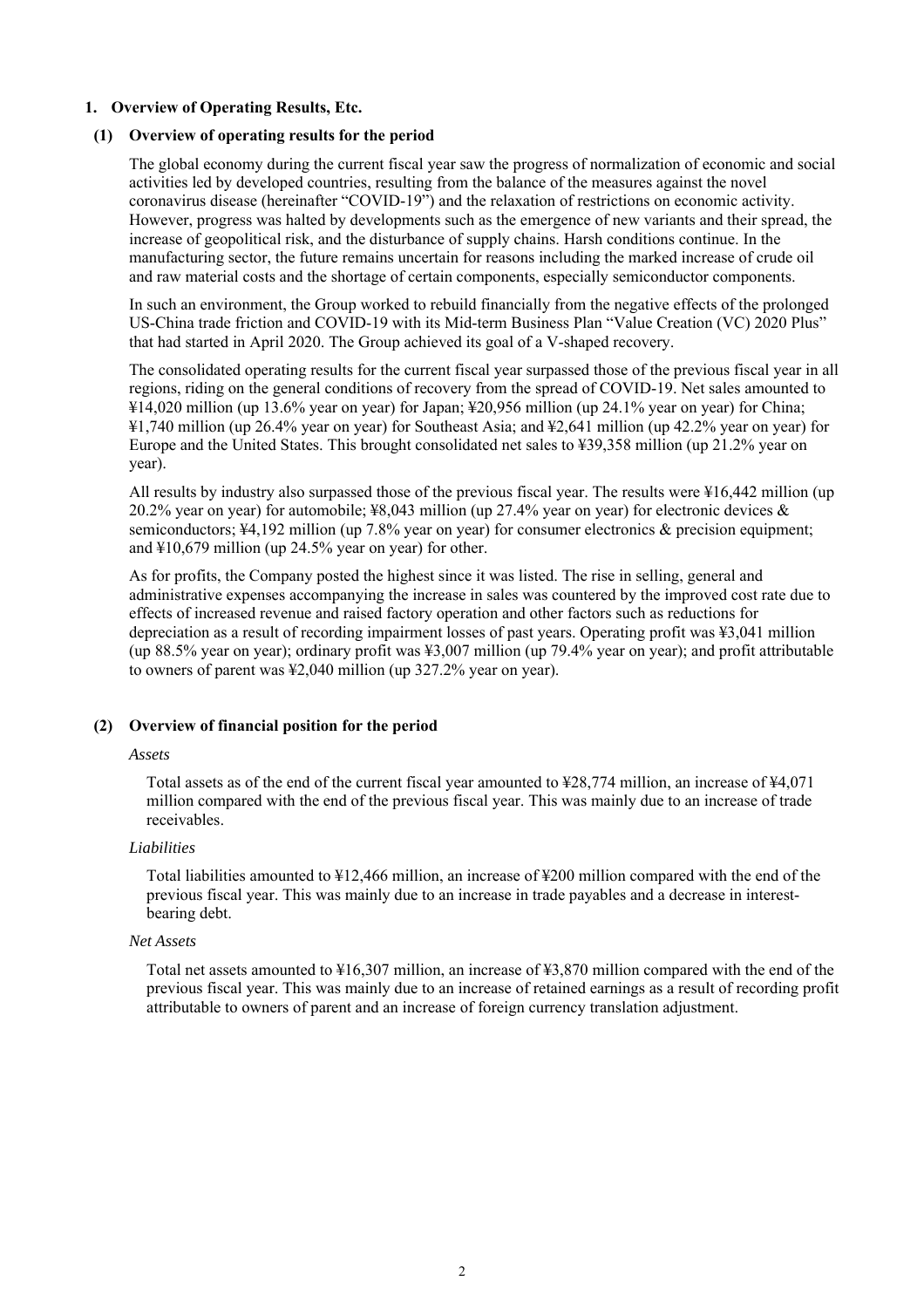### **(3) Overview of cash flows for the period**

Cash and cash equivalents as of the end of the current fiscal year increased by ¥707 million compared to the end of the previous fiscal year and amounted to ¥4,669 million.

### *Cash flows from operating activities*

Net cash provided by operating activities for the current fiscal year amounted to ¥2,941 million (compared to ¥2,942 million provided for the previous fiscal year).

This was mainly due to profit before income taxes of ¥2,847 million and non-cash items such as impairment losses of ¥159 million and depreciation of ¥971 million, as well as an increase of trade receivables by ¥286 million and income taxes paid of ¥732 million.

### *Cash flows from investing activities*

Net cash used in investing activities for the current fiscal year amounted to  $\frac{1}{2}1,099$  million (compared to ¥670 million used for the previous fiscal year).

This was mainly due to purchase of property, plant and equipment of ¥999 million.

### *Cash flows from financing activities*

Net cash used in financing activities for the current fiscal year amounted to ¥1,600 million (compared to ¥1,684 million used for the previous fiscal year.)

This was mainly due to net increase (decrease) of short-term borrowings of ¥739 million, repayments of long-term borrowings of ¥653 million, and dividends paid of ¥131 million.

### **(4) Future prospects**

The environment surrounding the management of the Group is one of general recovery, of the normalization of economic and social activities led by developed countries resulting from the balance of the measures against COVID-19 and the relaxation of restrictions on economic activity. In the manufacturing sector, however, the future is still uncertain for reasons including the marked increase of crude oil and raw material costs and the shortage of certain components, especially semiconductor components, as well as the threat of COVID-19, which continues to produce variants and shows no sign of abating.

Under this recognition of the current state, the Company announced its three-year mid-term business plan "VC 2024" to work on initiatives that were not completed under the previous mid-term business plan and to work with new policies to increase corporate value. This plan, which commenced in April 2022, declared that always being the "customer's first choice" is the Company's "ideal state" and poised the use of "automation and labor-saving demand as the new growth engine." With "Expansion of new and existing businesses," "Strengthening the production system," and "Strengthening R&D" as the three priority initiatives, the Company will pursue "DX promotion," "Financial strategy," and "Sustainability" to strengthen the management foundations that will support the pursuit of the initiatives.

The prospective consolidated financial performance for the following fiscal year (ending March 31, 2023) forecasted by the company is an increase in revenue and profit. The company forecasts net sales of ¥43,500 million (an increase of 10.5% year on year); operating profit of ¥3,300 million (an increase of 8.5% year on year); ordinary profit of ¥3,270 million (an increase of 8.7% year on year); and profit attributable to owners of parent of ¥2,100 million (an increase of 2.9% year on year).

The foregoing forecast of financial results have been prepared based on information currently obtainable by the Company as of the publication date of this document, and actual financial performance may differ from the forecast values due to various factors that arise.

### **2. Basic Policy Regarding Selection of Accounting Standards**

The Group prepares its consolidated financial statements based on Japanese GAAP. The Company is considering the voluntary adoption of International Financial Reporting Standards (IFRS), but the adoption date is yet to be determined. The appropriate decision will be made by taking into account the coming state of affairs in Japan and the globe.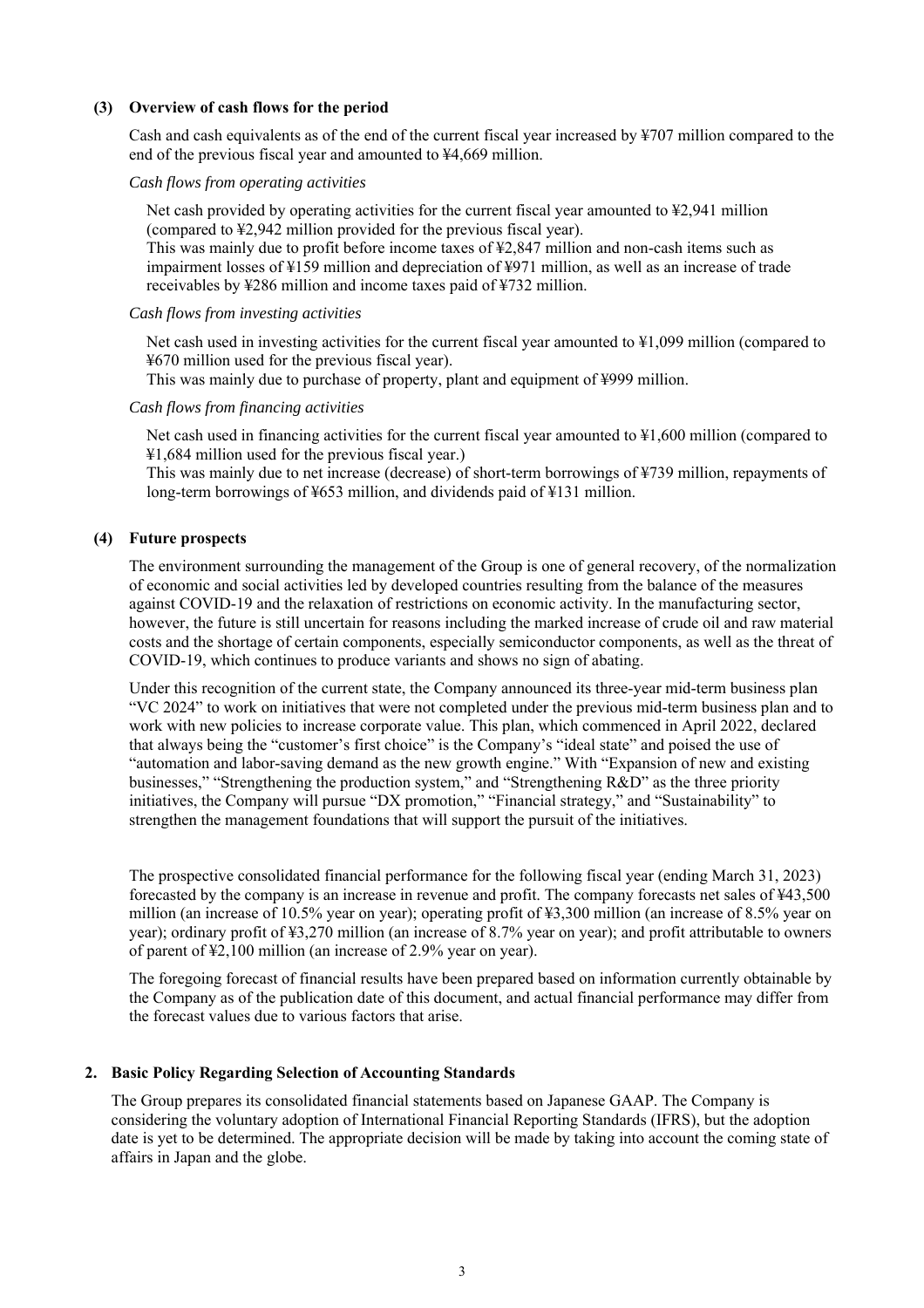# **3. Consolidated Financial Statements and Significant Notes Thereto**

**(1) Consolidated balance sheets**

|                                        |                      | (Thousands of yen)   |
|----------------------------------------|----------------------|----------------------|
|                                        | As of March 31, 2021 | As of March 31, 2022 |
| Assets                                 |                      |                      |
| Current assets                         |                      |                      |
| Cash and deposits                      | 4,092,012            | 4,816,271            |
| Notes receivable - trade               | 1,542,116            | 2,043,258            |
| Accounts receivable - trade            | 8,087,626            | 9,191,812            |
| Merchandise and finished goods         | 2,053,536            | 2,408,754            |
| Work in process                        | 532,853              | 813,141              |
| Raw materials and supplies             | 1,378,841            | 1,569,159            |
| Other                                  | 429,129              | 485,384              |
| Allowance for doubtful accounts        | (55, 416)            | (48,002)             |
| Total current assets                   | 18,060,701           | 21,279,780           |
| Non-current assets                     |                      |                      |
| Property, plant and equipment          |                      |                      |
| Buildings and structures               | 5,351,094            | 5,905,167            |
| Accumulated depreciation               | (3,830,312)          | (4,140,358)          |
| Buildings and structures, net          | 1,520,782            | 1,764,809            |
| Machinery, equipment and vehicles      | 14,824,703           | 16,310,582           |
| Accumulated depreciation               | (11, 570, 501)       | (12, 703, 869)       |
| Machinery, equipment and vehicles, net | 3,254,202            | 3,606,712            |
| Tools, furniture and fixtures          | 2,332,870            | 2,514,054            |
| Accumulated depreciation               | (1,922,961)          | (2,081,516)          |
| Tools, furniture and fixtures, net     | 409,908              | 432,538              |
| Land                                   | 775,341              | 778,847              |
| Construction in progress               | 60,862               | 168,440              |
| Other                                  | 255,554              | 392,570              |
| Accumulated depreciation               | (82, 115)            | (131, 311)           |
| Other, net                             | 173,438              | 261,259              |
| Total property, plant and equipment    | 6,194,535            | 7,012,607            |
| Intangible assets                      |                      |                      |
| Other                                  | 175,119              | 177,903              |
| Total intangible assets                | 175,119              | 177,903              |
| Investments and other assets           |                      |                      |
| Deferred tax assets                    | 110,804              | 118,693              |
| Other                                  | 178,857              | 198,737              |
| Allowance for doubtful accounts        | (17, 486)            | (13, 623)            |
| Total investments and other assets     | 272,175              | 303,807              |
| Total non-current assets               | 6,641,830            | 7,494,318            |
| Total assets                           | 24,702,531           | 28,774,098           |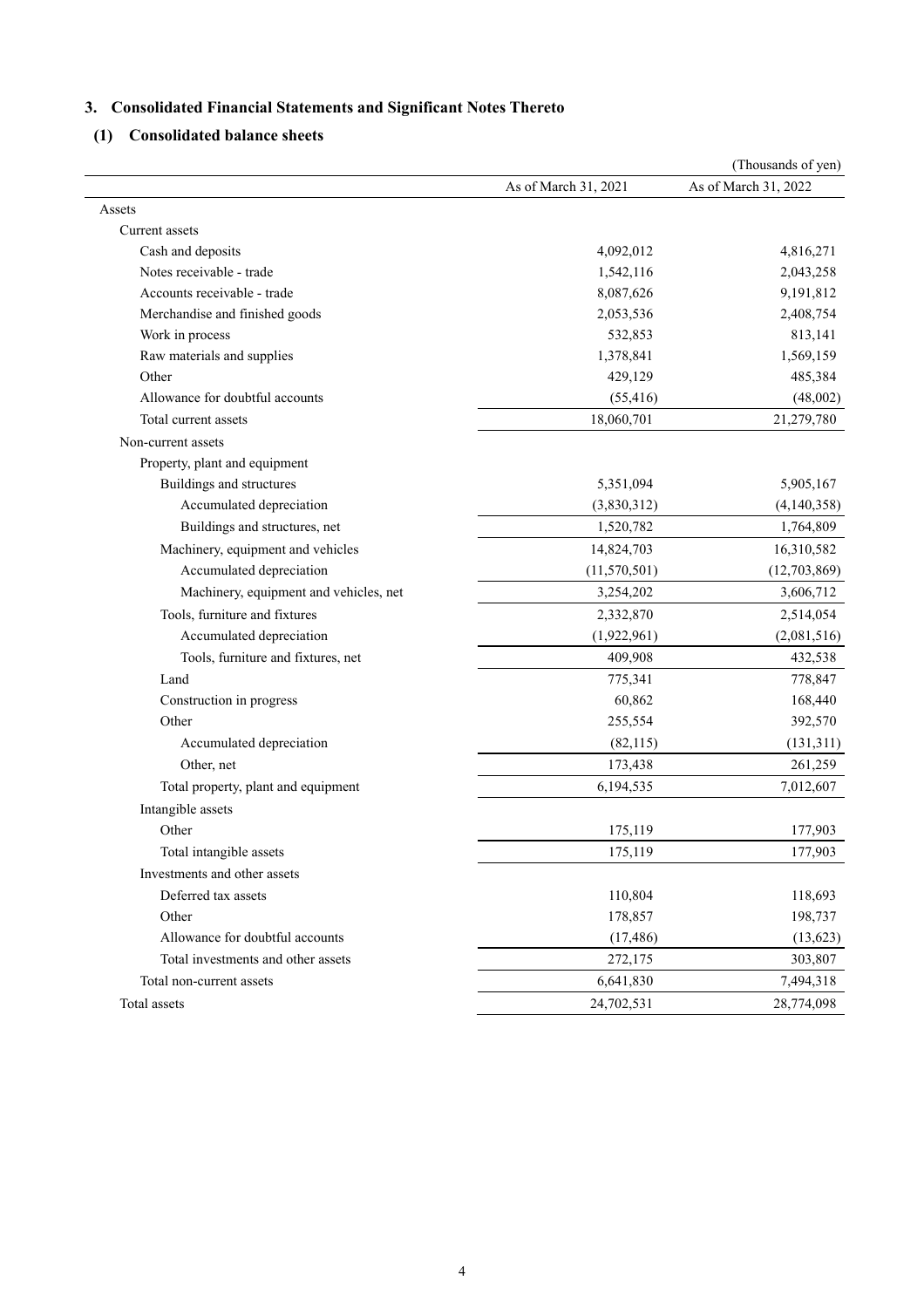|                                                          |                      | (Thousands of yen)   |
|----------------------------------------------------------|----------------------|----------------------|
|                                                          | As of March 31, 2021 | As of March 31, 2022 |
| Liabilities                                              |                      |                      |
| Current liabilities                                      |                      |                      |
| Notes and accounts payable - trade                       | 2,342,543            | 2,738,725            |
| Electronically recorded obligations - operating          | 954,991              | 1,078,059            |
| Short-term borrowings                                    | 2,007,163            | 1,774,655            |
| Current portion of long-term borrowings                  | 1,317,488            | 710,978              |
| Income taxes payable                                     | 270,698              | 384,126              |
| Accrued expenses                                         | 1,155,002            | 1,540,016            |
| Provision for bonuses                                    | 271,444              | 400,265              |
| Provision for bonuses for directors (and other officers) |                      | 17,183               |
| Other                                                    | 1,135,535            | 1,357,042            |
| Total current liabilities                                | 9,454,866            | 10,001,052           |
| Non-current liabilities                                  |                      |                      |
| Long-term borrowings                                     | 1,251,698            | 907,890              |
| Retirement benefit liability                             | 1,083,928            | 1,145,220            |
| Other                                                    | 475,800              | 412,726              |
| Total non-current liabilities                            | 2,811,426            | 2,465,836            |
| <b>Total liabilities</b>                                 | 12,266,293           | 12,466,888           |
| Net assets                                               |                      |                      |
| Shareholders' equity                                     |                      |                      |
| Share capital                                            | 2,897,732            | 2,944,776            |
| Capital surplus                                          | 2,590,646            | 2,512,189            |
| Retained earnings                                        | 7,016,866            | 9,057,592            |
| Treasury shares                                          | (149, 905)           | (136,301)            |
| Total shareholders' equity                               | 12,355,340           | 14,378,256           |
| Accumulated other comprehensive income                   |                      |                      |
| Foreign currency translation adjustment                  | 119,846              | 1,962,065            |
| Remeasurements of defined benefit plans                  | (76,306)             | (75,761)             |
| Total accumulated other comprehensive income             | 43,540               | 1,886,303            |
| Share acquisition rights                                 | 26,970               | 26,130               |
| Non-controlling interests                                | 10,386               | 16,518               |
| Total net assets                                         | 12,436,237           | 16,307,209           |
| Total liabilities and net assets                         | 24,702,531           | 28,774,098           |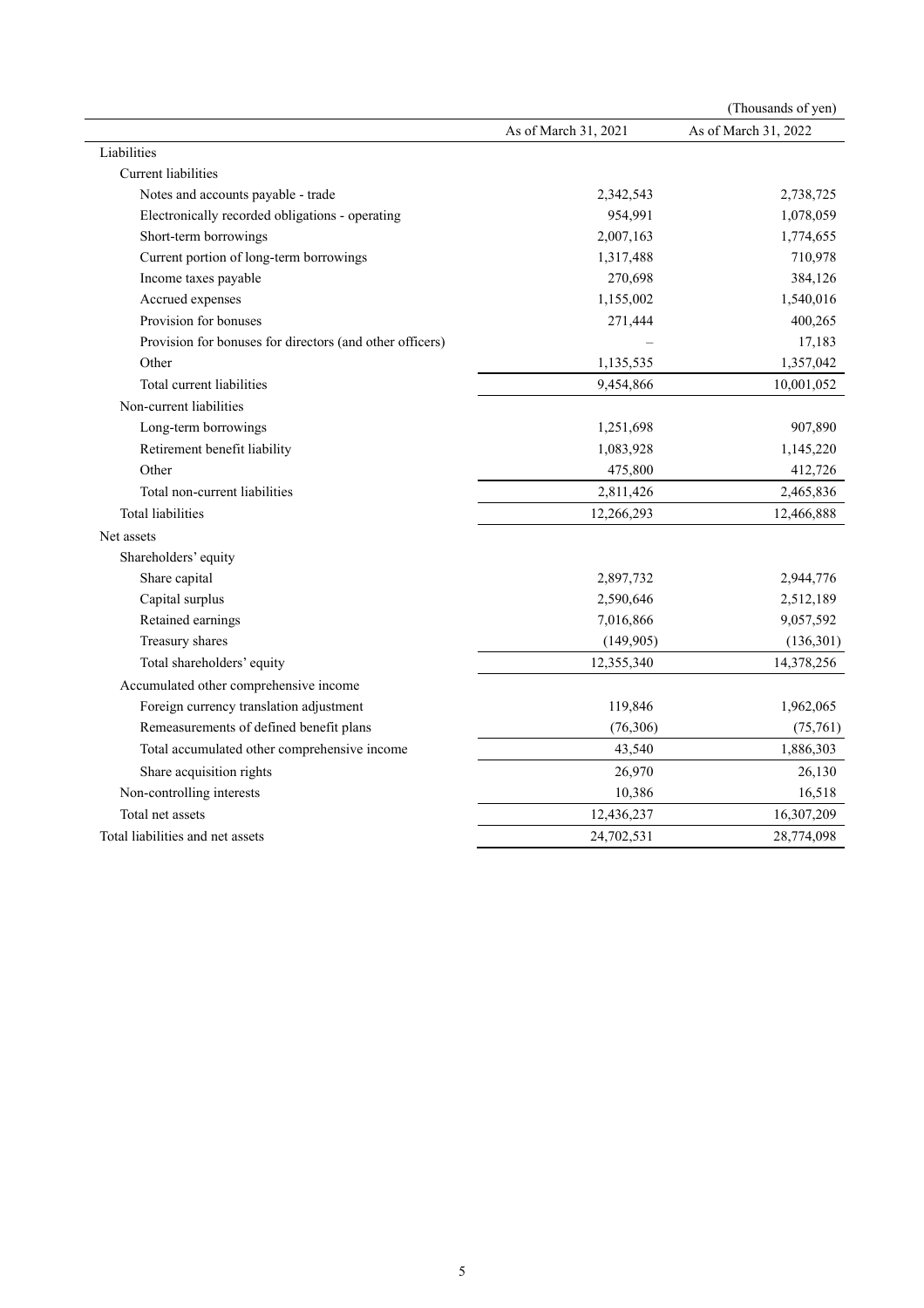# **(2) Consolidated statements of income and consolidated statements of comprehensive income**

## **Consolidated statements of income**

|                                                                                   |                                     | (Thousands of yen)                  |
|-----------------------------------------------------------------------------------|-------------------------------------|-------------------------------------|
|                                                                                   | Fiscal year ended<br>March 31, 2021 | Fiscal year ended<br>March 31, 2022 |
| Net sales                                                                         | 32,462,017                          | 39,358,634                          |
| Cost of sales                                                                     | 23,375,159                          | 27,913,724                          |
| Gross profit                                                                      | 9,086,857                           | 11,444,910                          |
| Selling, general and administrative expenses                                      | 7,473,695                           | 8,403,308                           |
| Operating profit                                                                  | 1,613,162                           | 3,041,601                           |
| Non-operating income                                                              |                                     |                                     |
| Interest income                                                                   | 42,659                              | 53,047                              |
| Gain on sale of scraps                                                            | 27,338                              | 27,879                              |
| Dividend income                                                                   | 249                                 |                                     |
| Subsidies for employment adjustment                                               | 179,533                             | 20,542                              |
| Other                                                                             | 44,645                              | 28,960                              |
| Total non-operating income                                                        | 294,425                             | 130,430                             |
| Non-operating expenses                                                            |                                     |                                     |
| Interest expenses                                                                 | 107,414                             | 53,909                              |
| Foreign exchange losses                                                           | 75,231                              | 73,225                              |
| Other                                                                             | 48,422                              | 37,243                              |
| Total non-operating expenses                                                      | 231,068                             | 164,378                             |
| Ordinary profit                                                                   | 1,676,518                           | 3,007,653                           |
| Extraordinary income                                                              |                                     |                                     |
| Gain on sale of non-current assets                                                | 1,669                               | 6,035                               |
| Gain on reversal of reserve for loss on dissolution of<br>employee's pension fund | 81,581                              |                                     |
| Total extraordinary income                                                        | 83,250                              | 6,035                               |
| <b>Extraordinary losses</b>                                                       |                                     |                                     |
| Loss on sale and retirement of non-current assets                                 | 15,011                              | 5,953                               |
| Impairment losses                                                                 | 730,296                             | 159,926                             |
| Total extraordinary losses                                                        | 745,307                             | 165,880                             |
| Profit before income taxes                                                        | 1,014,462                           | 2,847,808                           |
| Income taxes - current                                                            | 539,799                             | 805,177                             |
| Income taxes - deferred                                                           | (4, 133)                            | (2,994)                             |
| Total income taxes                                                                | 535,666                             | 802,183                             |
| Net profit                                                                        | 478,796                             | 2,045,624                           |
| Profit attributable to non-controlling interests                                  | 1,081                               | 4,899                               |
| Profit attributable to owners of parent                                           | 477,714                             | 2,040,725                           |
|                                                                                   |                                     |                                     |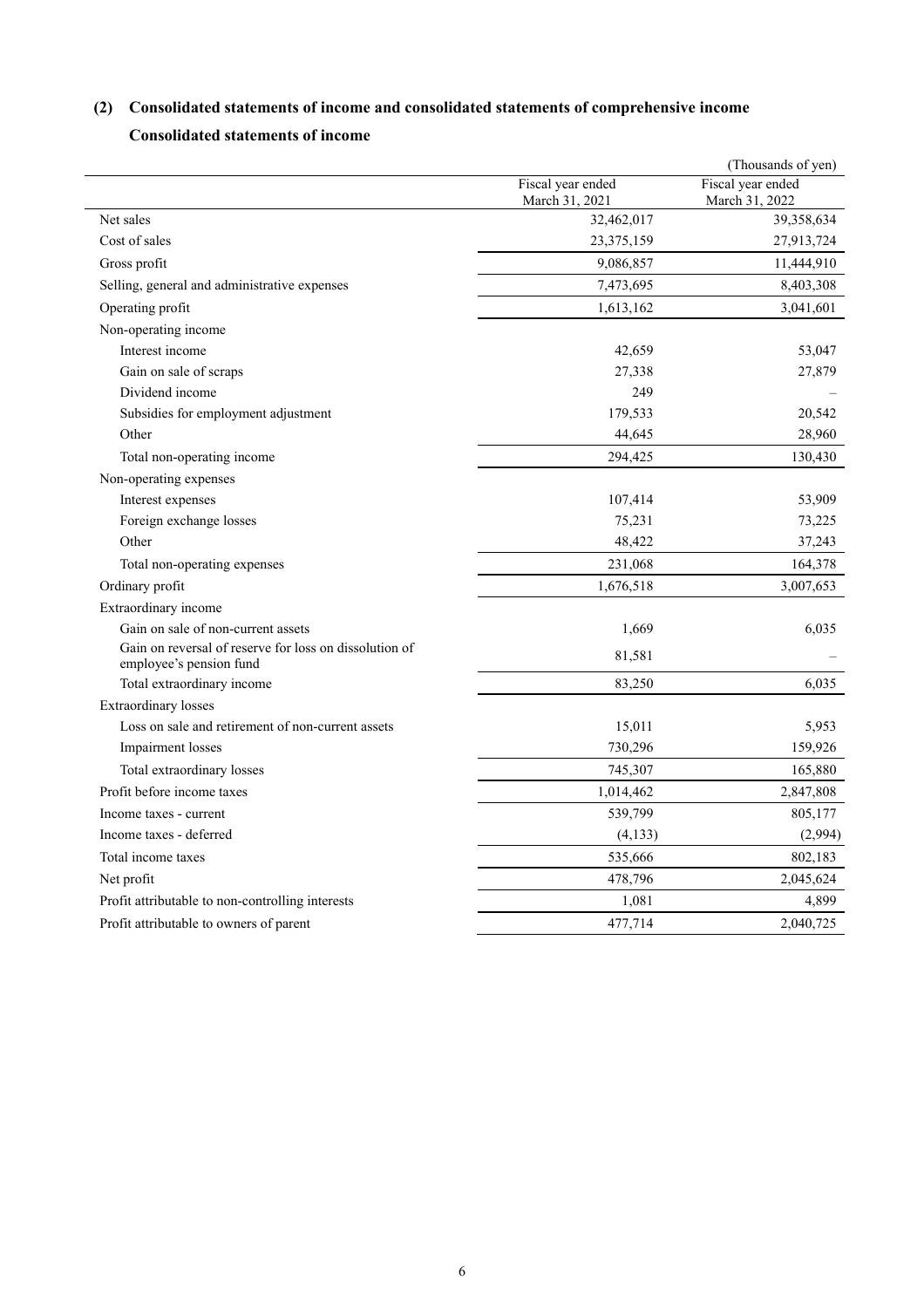# **Consolidated statements of comprehensive income**

|                                                                |                                     | Thousands of yen)                   |
|----------------------------------------------------------------|-------------------------------------|-------------------------------------|
|                                                                | Fiscal year ended<br>March 31, 2021 | Fiscal year ended<br>March 31, 2022 |
| Net profit                                                     | 478.796                             | 2,045,624                           |
| Other comprehensive income                                     |                                     |                                     |
| Foreign currency translation adjustment                        | 216,202                             | 1,843,452                           |
| Remeasurements of defined benefit plans, net of tax            | 36,614                              | 544                                 |
| Total other comprehensive income                               | 252,817                             | 1,843,996                           |
| Comprehensive income                                           | 731,613                             | 3,889,621                           |
| Comprehensive income attributable to                           |                                     |                                     |
| Comprehensive income attributable to owners of parent          | 731,163                             | 3,883,489                           |
| Comprehensive income attributable to non-controlling interests | 450                                 | 6.132                               |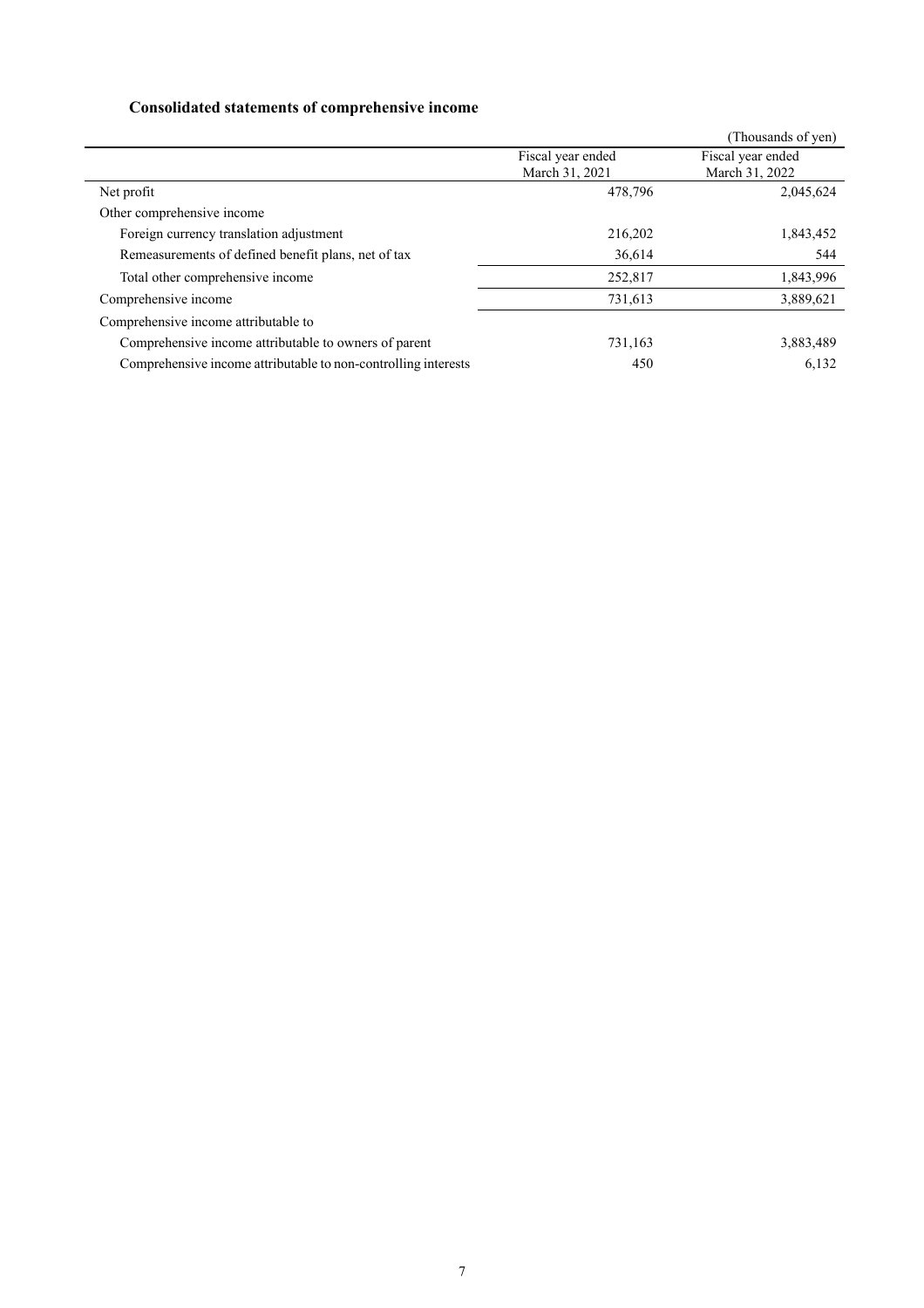# **(3) Consolidated statements of changes in equity**

Fiscal year ended March 31, 2021

|                                                         |               |                 |                      |                 | (Thousands of yen)            |
|---------------------------------------------------------|---------------|-----------------|----------------------|-----------------|-------------------------------|
|                                                         |               |                 | Shareholders' equity |                 |                               |
|                                                         | Share capital | Capital surplus | Retained earnings    | Treasury shares | Total shareholders'<br>equity |
| Balance at beginning of period                          | 2,897,732     | 2,631,489       | 6,539,152            | (154, 543)      | 11,913,830                    |
| Changes during period                                   |               |                 |                      |                 |                               |
| Issuance of new shares                                  |               |                 |                      |                 |                               |
| Dividends of surplus                                    |               | (43, 619)       |                      |                 | (43, 619)                     |
| Profit attributable to owners of<br>parent              |               |                 | 477,714              |                 | 477,714                       |
| Disposal of treasury shares                             |               | 2,776           |                      | 4,638           | 7,414                         |
| Net changes in items other<br>than shareholders' equity |               |                 |                      |                 |                               |
| Total changes during period                             | $\equiv$      | (40, 842)       | 477,714              | 4,638           | 441,509                       |
| Balance at end of period                                | 2,897,732     | 2,590,646       | 7,016,866            | (149,905)       | 12,355,340                    |

|                                                         |                                                  | Accumulated other comprehensive income               |                                                          |                                |                              |                  |
|---------------------------------------------------------|--------------------------------------------------|------------------------------------------------------|----------------------------------------------------------|--------------------------------|------------------------------|------------------|
|                                                         | Foreign<br>currency<br>translation<br>adjustment | <b>Remeasurements</b><br>of defined benefit<br>plans | Total<br>accumulated<br>other<br>comprehensive<br>income | Share<br>acquisition<br>rights | Non-controlling<br>interests | Total net assets |
| Balance at beginning of period                          | (96, 987)                                        | (112,920)                                            | (209,908)                                                | 33,479                         | 9,936                        | 11,747,338       |
| Changes during period                                   |                                                  |                                                      |                                                          |                                |                              |                  |
| Issuance of new shares                                  |                                                  |                                                      |                                                          |                                |                              |                  |
| Dividends of surplus                                    |                                                  |                                                      |                                                          |                                |                              | (43, 619)        |
| Profit attributable to owners of<br>parent              |                                                  |                                                      |                                                          |                                |                              | 477,714          |
| Disposal of treasury shares                             |                                                  |                                                      |                                                          |                                |                              | 7,414            |
| Net changes in items other<br>than shareholders' equity | 216,834                                          | 36,614                                               | 253,448                                                  | (6,509)                        | 450                          | 247,389          |
| Total changes during period                             | 216,834                                          | 36,614                                               | 253,448                                                  | (6,509)                        | 450                          | 688,899          |
| Balance at end of period                                | 119,846                                          | (76,306)                                             | 43,540                                                   | 26,970                         | 10,386                       | 12,436,237       |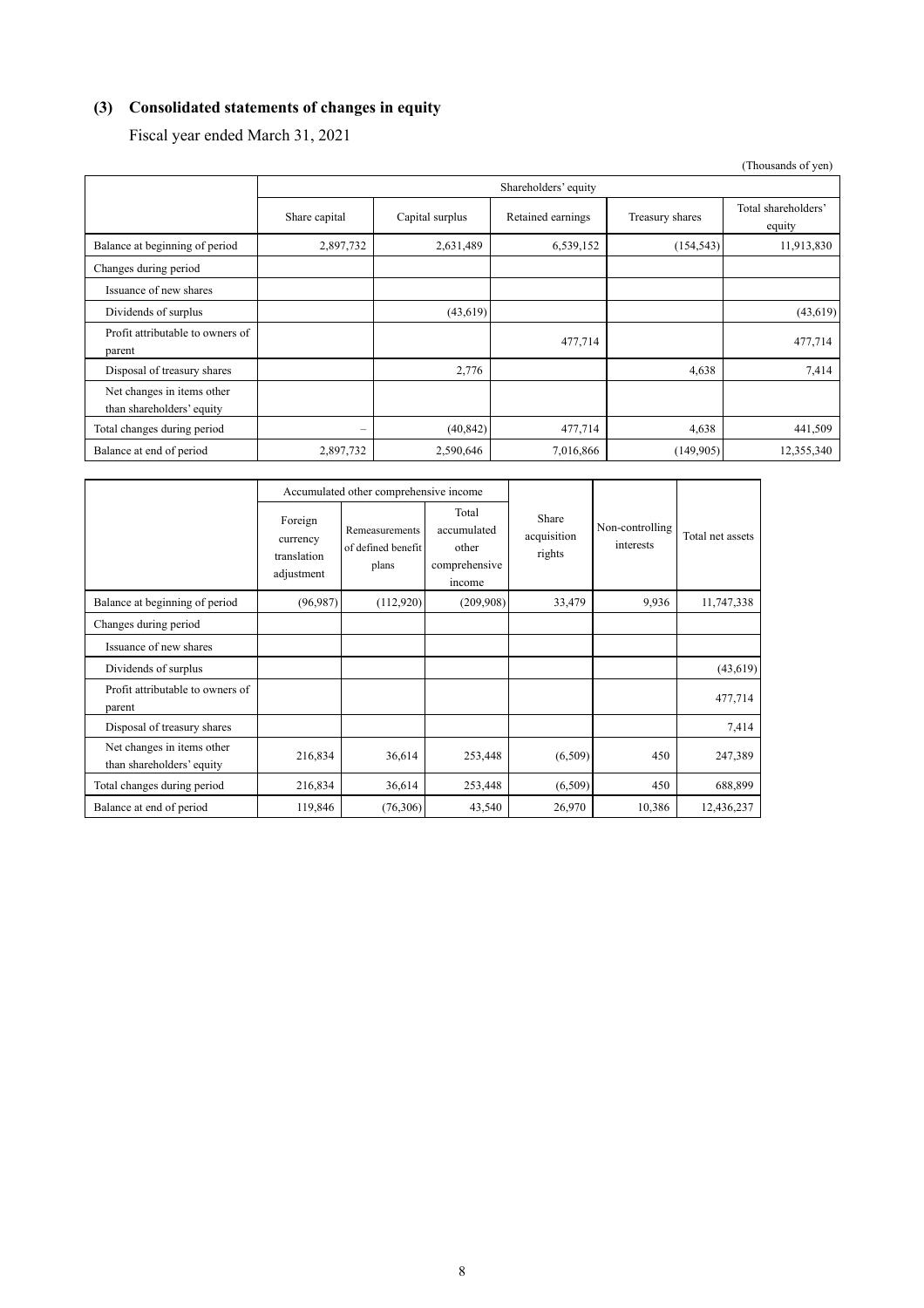### Fiscal year ended March 31, 2022

 (Thousands of yen) Shareholders' equity Share capital Capital surplus Retained earnings Treasury shares Total shareholders' equity Balance at beginning of period 2,897,732 2,590,646 7,016,866 (149,905) 12,355,340 Changes during period Issuance of new shares 47,044 47,044 47,044 94,088 Dividends of surplus (131,013) (131,013) (131,013) (131,013) (131,013) Profit attributable to owners of  $p_{\text{parent}}$  2,040,725  $p_{\text{parent}}$  2,040,725  $p_{\text{parent}}$  2,040,725  $p_{\text{parent}}$  2,040,725  $p_{\text{parent}}$ Disposal of treasury shares 19,115 Net changes in items other than shareholders' equity Total changes during period 47,044 (78,457) 2,040,725 13,603 2,022,915 Balance at end of period 2,944,776 2,512,189 9,057,592 (136,301) 14,378,256

|                                                         | Accumulated other comprehensive income           |                                               |                                                          |                                |                              |                  |
|---------------------------------------------------------|--------------------------------------------------|-----------------------------------------------|----------------------------------------------------------|--------------------------------|------------------------------|------------------|
|                                                         | Foreign<br>currency<br>translation<br>adjustment | Remeasurements<br>of defined benefit<br>plans | Total<br>accumulated<br>other<br>comprehensive<br>income | Share<br>acquisition<br>rights | Non-controlling<br>interests | Total net assets |
| Balance at beginning of period                          | 119,846                                          | (76,306)                                      | 43,540                                                   | 26,970                         | 10,386                       | 12,436,237       |
| Changes during period                                   |                                                  |                                               |                                                          |                                |                              |                  |
| Issuance of new shares                                  |                                                  |                                               |                                                          |                                |                              | 94,088           |
| Dividends of surplus                                    |                                                  |                                               |                                                          |                                |                              | (131, 013)       |
| Profit attributable to owners of<br>parent              |                                                  |                                               |                                                          |                                |                              | 2,040,725        |
| Disposal of treasury shares                             |                                                  |                                               |                                                          |                                |                              | 19,115           |
| Net changes in items other<br>than shareholders' equity | 1,842,218                                        | 544                                           | 1,842,763                                                | (839)                          | 6,132                        | 1,848,056        |
| Total changes during period                             | 1,842,218                                        | 544                                           | 1,842,763                                                | (839)                          | 6,132                        | 3,870,972        |
| Balance at end of period                                | 1,962,065                                        | (75,761)                                      | 1,886,303                                                | 26,130                         | 16,518                       | 16,307,209       |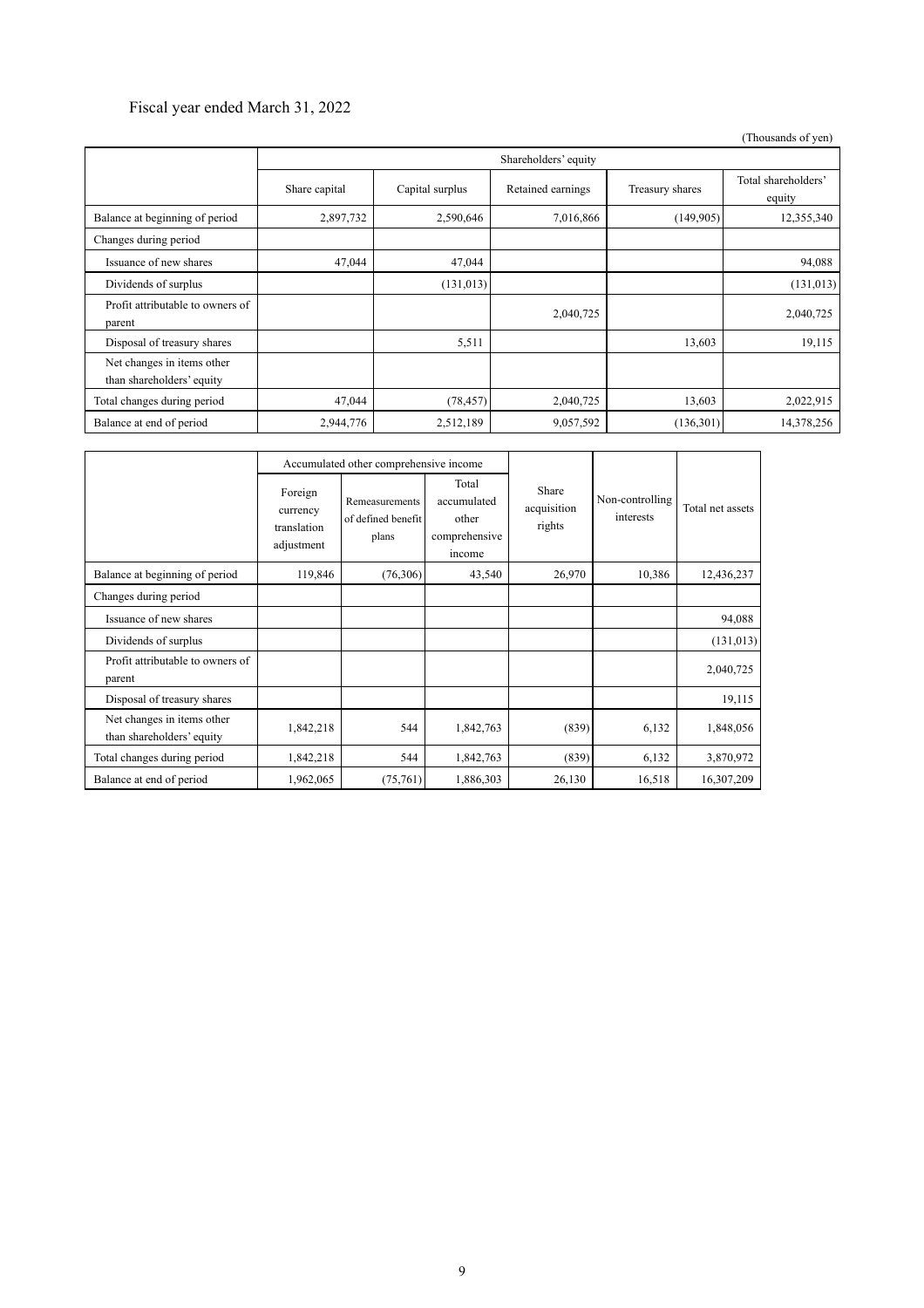# **(4) Consolidated statements of cash flows**

|                                                                                      |                                     | (Thousands of yen)                  |
|--------------------------------------------------------------------------------------|-------------------------------------|-------------------------------------|
|                                                                                      | Fiscal year ended<br>March 31, 2021 | Fiscal year ended<br>March 31, 2022 |
| Cash flows from operating activities                                                 |                                     |                                     |
| Profit before income taxes                                                           | 1,014,462                           | 2,847,808                           |
| Depreciation                                                                         | 968,873                             | 971,746                             |
| <b>Impairment</b> losses                                                             | 730,296                             | 159,926                             |
| Increase (decrease) in retirement benefit liability                                  | 56,245                              | 61,324                              |
| Increase (decrease) in provision for bonuses                                         | 2,582                               | 128,343                             |
| Increase (decrease) in provision for bonuses for directors (and<br>other officers)   |                                     | 17,183                              |
| Increase (decrease) in allowance for doubtful accounts                               | (34,938)                            | (16,968)                            |
| Increase (decrease) in reserve for loss on dissolution of<br>employee's pension fund | (92, 819)                           |                                     |
| Interest and dividend income                                                         | (42,908)                            | (53,047)                            |
| Interest expenses                                                                    | 107,414                             | 53,909                              |
| Subsidies for employment adjustment                                                  | (179, 533)                          | (20, 542)                           |
| Foreign exchange losses (gains)                                                      | (43, 289)                           | 699                                 |
| Loss (gain) on sale and retirement of non-current assets                             | 13,341                              | (81)                                |
| Decrease (increase) in trade receivables                                             | 433,563                             | (286, 768)                          |
| Decrease (increase) in inventories                                                   | 276,749                             | (417,353)                           |
| Increase (decrease) in trade payables                                                | (250, 751)                          | 25,882                              |
| Increase (decrease) in accounts payable - other, and accrued<br>expenses             | 280,654                             | 168,135                             |
| Other, net                                                                           | 100,979                             | 26,783                              |
| Subtotal                                                                             | 3,340,922                           | 3,666,982                           |
| Interest and dividends received                                                      | 42,908                              | 53,047                              |
| Interest paid                                                                        | (122, 869)                          | (66,319)                            |
| Subsidies for employment adjustment received                                         | 179,533                             | 20,542                              |
| Income taxes paid                                                                    | (497, 718)                          | (732, 778)                          |
| Net cash provided by (used in) operating activities                                  | 2,942,775                           | 2,941,474                           |
| Cash flows from investing activities                                                 |                                     |                                     |
| Net decrease (increase) in time deposits                                             | (106, 212)                          | (17,212)                            |
| Purchase of property, plant and equipment                                            | (502,981)                           | (999, 260)                          |
| Proceeds from sale of property, plant and equipment                                  | 9,879                               | 10,997                              |
| Purchase of intangible assets                                                        | (80, 647)                           | (73, 376)                           |
| Proceeds from sale of intangible assets                                              | 315                                 |                                     |
| Proceeds from sale of investment securities                                          | 14,201                              |                                     |
| Proceeds from collection of long-term loans receivable                               | 8,519                               | 9,948                               |
| Long-term loan advances                                                              | (13, 830)                           | (4,650)                             |
| Other, net                                                                           | 555                                 | (26,006)                            |
| Net cash provided by (used in) investing activities                                  | (670, 198)                          | (1,099,559)                         |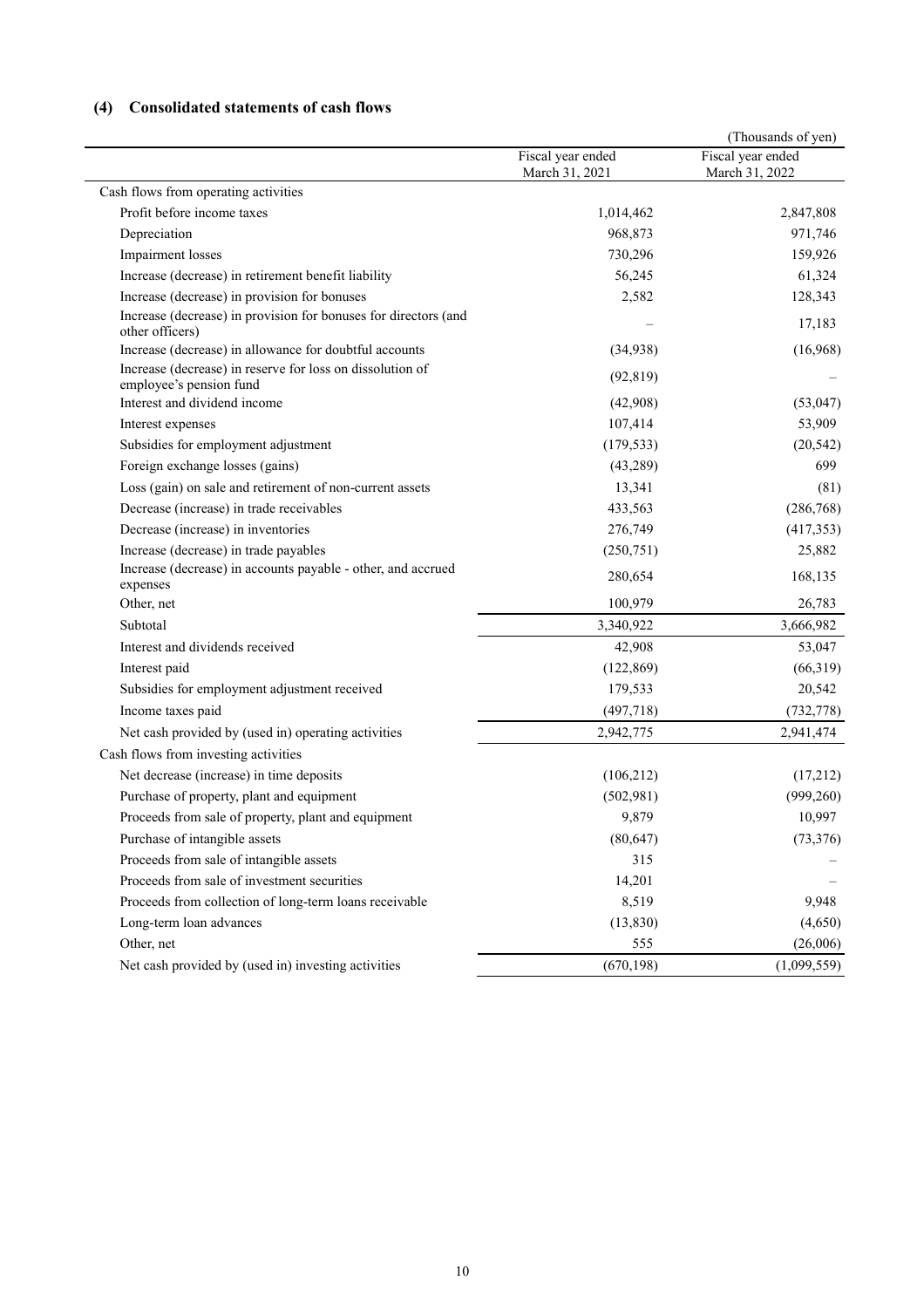|                                                             |                                     | (Thousands of yen)                  |
|-------------------------------------------------------------|-------------------------------------|-------------------------------------|
|                                                             | Fiscal year ended<br>March 31, 2021 | Fiscal year ended<br>March 31, 2022 |
| Cash flows from financing activities                        |                                     |                                     |
| Net increase (decrease) in short-term borrowings            | (338, 342)                          | (739, 954)                          |
| Proceeds from long-term borrowings                          | 50,000                              |                                     |
| Repayments of long-term borrowings                          | (1,220,016)                         | (653, 228)                          |
| Repayments of installment payables                          | (80,111)                            | (81, 889)                           |
| Repayments of lease liabilities                             | (52, 643)                           | (94,166)                            |
| Proceeds from issuance of share acquisition rights          |                                     | 5,750                               |
| Proceeds from issuance of shares                            |                                     | 93,605                              |
| Dividends paid                                              | (43,619)                            | (131, 013)                          |
| Other, net                                                  | 9                                   | 6                                   |
| Net cash provided by (used in) financing activities         | (1,684,722)                         | (1,600,888)                         |
| Effect of exchange rate change on cash and cash equivalents | 8,185                               | 466,019                             |
| Net increase (decrease) in cash and cash equivalents        | 596,040                             | 707,045                             |
| Cash and cash equivalents at beginning of period            | 3,366,094                           | 3,962,135                           |
| Cash and cash equivalents at end of period                  | 3,962,135                           | 4,669,180                           |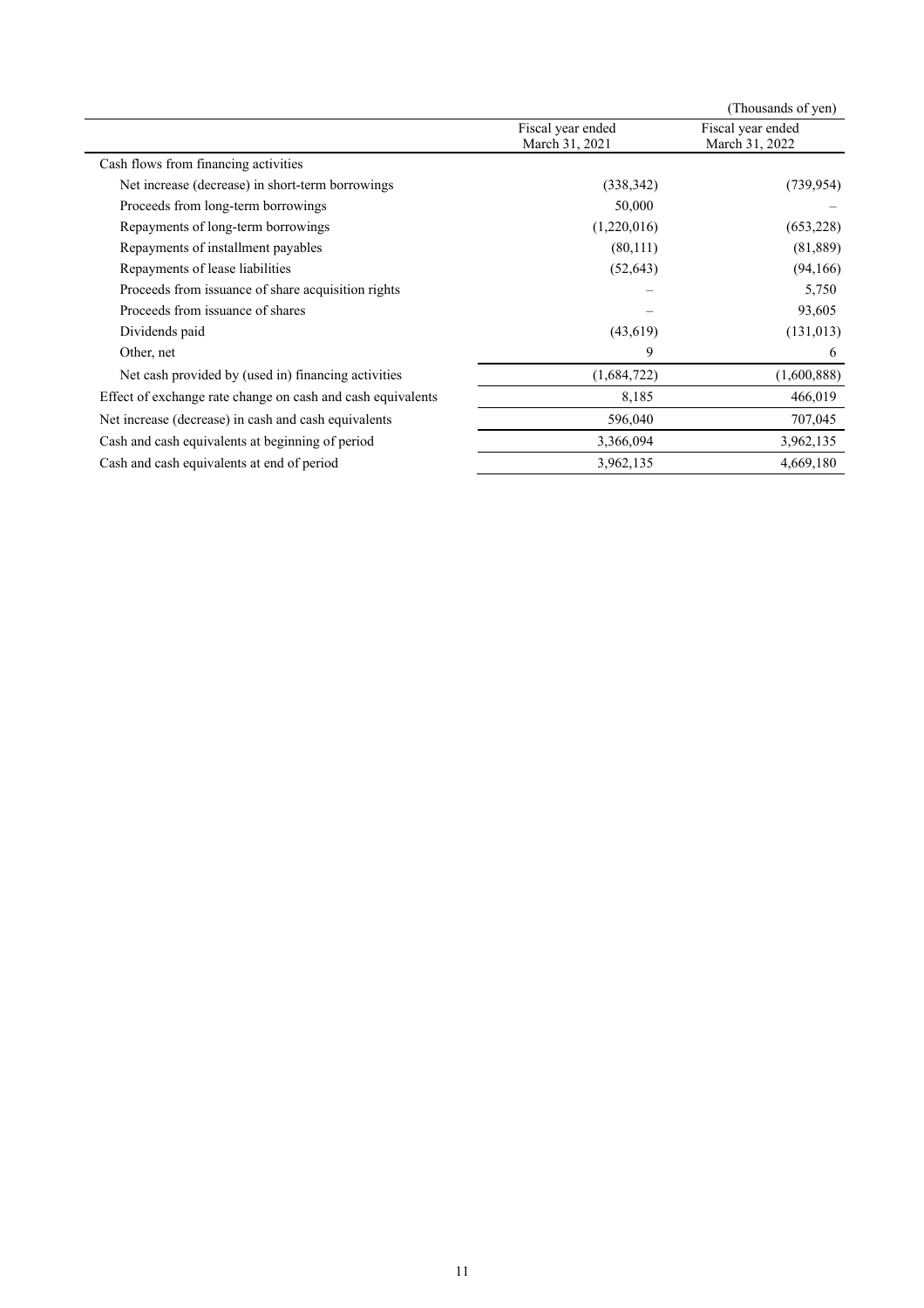### **(5) Notes on consolidated financial statements**

### **Notes related to the going concern assumption**

There is nothing to report.

### **Changes in accounting policies**

### *Application of Accounting Standard for Revenue Recognition, Etc.*

The Company has applied the "Accounting Standard for Revenue Recognition" (ASBJ Statement No. 29, March 31, 2020) and relevant ASBJ regulations from the beginning of the current fiscal year, and it has recognized revenue at the time the control of promised goods or services is transferred to the customer at the amount expected to be received upon exchange of said goods or services. It has applied the alternative accounting treatment provided for in paragraph 98 of the "Implementation Guidance on Accounting Standard for Revenue Recognition" and, for domestic sales of merchandise or finished goods, recognizes revenue at the time the said merchandise or finished goods is shipped if the time elapsed from the time the product is shipped to the time the control of said goods is transferred to the customer is of an ordinary duration.

The application of the Accounting Standard for Revenue Recognition and relevant ASBJ regulations is subject to the transitional treatment provided for in the proviso to paragraph 84 of the Accounting Standard for Revenue Recognition. The opening balance of retained earnings of the current fiscal year was adjusted with the cumulative effect of applying the new accounting policy retrospectively prior to the beginning of the current fiscal year, and the new accounting policy was applied from the opening balance of the current fiscal year as a change in the accounting policy.

There is no resulting effect on the gains or losses of the current fiscal year. Neither is there an effect on the opening balance of retained earnings of the current fiscal year.

### *Application of Accounting Standard for Fair Value Measurement, Etc.*

The Company has applied the "Accounting Standard for Fair Value Measurement" (ASBJ Statement No. 30, July 4, 2019) and relevant ASBJ regulations from the beginning of the current fiscal year under review, and it has applied the new accounting policy provided for by the Accounting Standard for Fair Value Measurement, etc. prospectively in accordance with the transitional measures provided for in paragraph 19 of the Accounting Standard for Fair Value Measurement, and paragraph 44-2 of the "Accounting Standard for Financial Instruments" (ASBJ Statement No. 10, July 4, 2019). There is no effect of the foregoing on the consolidated financial statements of the current fiscal year.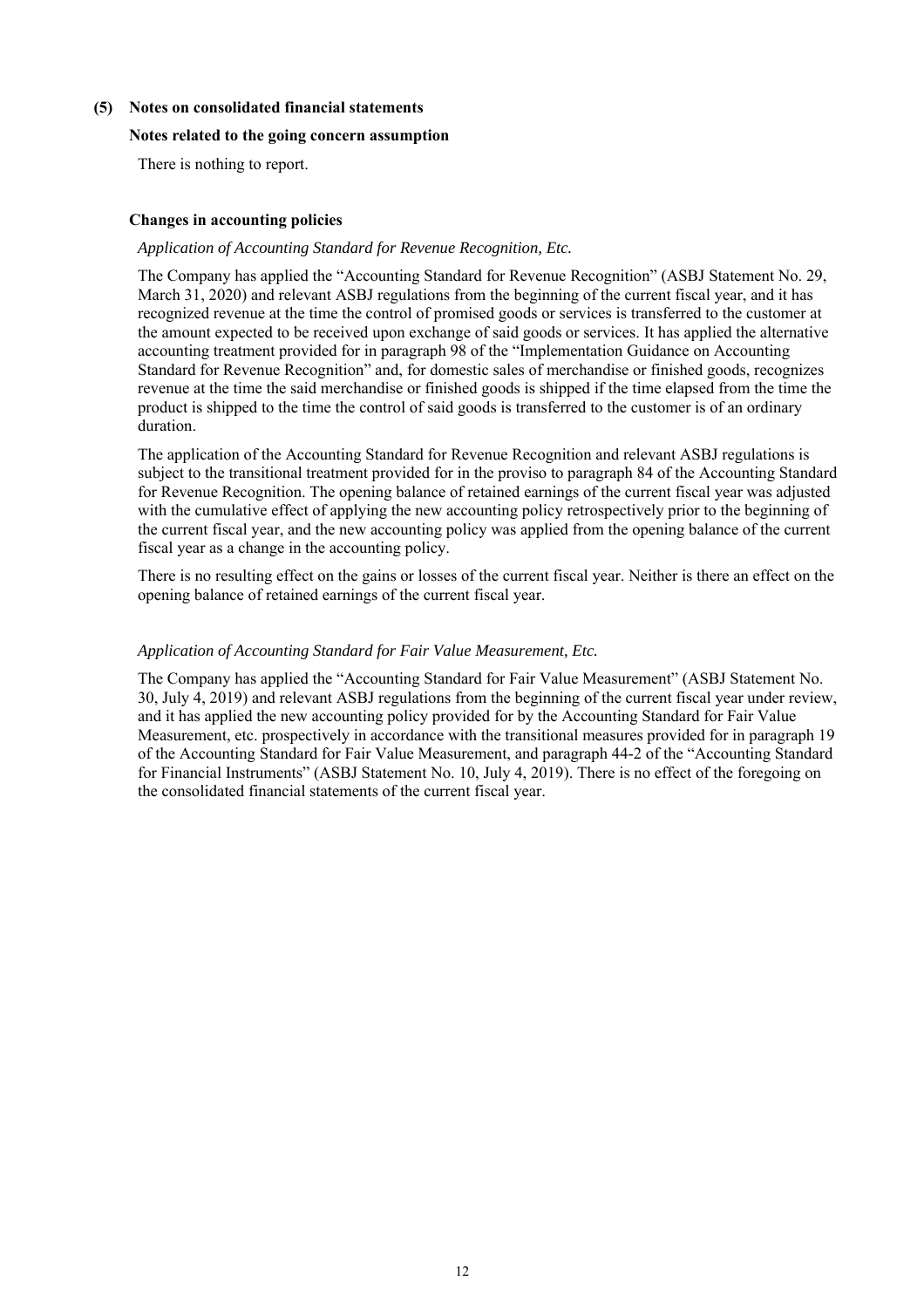### **Segment information, etc.**

[Segment Information]

This information is omitted because the Group has only one segment, the parts of molds and dies business.

[Related Information]

Fiscal year ended March 31, 2021 (from April 1, 2020 to March 31, 2021)

1. Information by Finished Goods or Service

This information is omitted because the Group's net sales to external customers in one category of finished goods or service exceeds 90% of net sales on the consolidated statement of income.

- 2. Information by Region
	- (1) Net sales

|            |            |           | (Thousands of ven) |
|------------|------------|-----------|--------------------|
| Japan      | China      | Other     | Total              |
| 12,338,335 | 16,888,743 | 3,234,938 | 32,462,017         |

Note: Sales are categorized by country or region based on the customer's location.

(2) Property, plant and equipment

| <i></i>   |           |         | (Thousands of yen) |
|-----------|-----------|---------|--------------------|
| Japan     | China     | Other   | Total              |
| 1,527,010 | 4,026,494 | 641,030 | 6, 194, 535        |

3. Information by Major Customer

Information by major customer is omitted because, compared to net sales to all external customers, net sales to a specific customer does not amount to 10% of the net sales on the consolidated statement of income.

Fiscal year ended March 31, 2022 (from April 1, 2021 to March 31, 2022)

1. Information by Finished Goods or Service

This information is omitted because the Group's net sales to external customers in one category of finished goods or service exceeds 90% of net sales on the consolidated statement of income.

- 2. Information by Region
	- (1) Net sales

|            |            |           | (Thousands of ven) |
|------------|------------|-----------|--------------------|
| Japan      | China      | Other     | Total              |
| 14.020.213 | 20,956,488 | 4,381,932 | 39,358,634         |

Note: Sales are categorized by country or region based on the customer's location.

(2) Property, plant and equipment

|           |           |         | (Thousands of yen) |
|-----------|-----------|---------|--------------------|
| Japan     | China     | Other   | Total              |
| 1,341,296 | 5,056,548 | 614,762 | 7,012,607          |

3. Information by Major Customer

Information by major customer is omitted because, compared to net sales to all external customers, net sales to a specific customer does not amount to 10% of the net sales on the consolidated statement of income.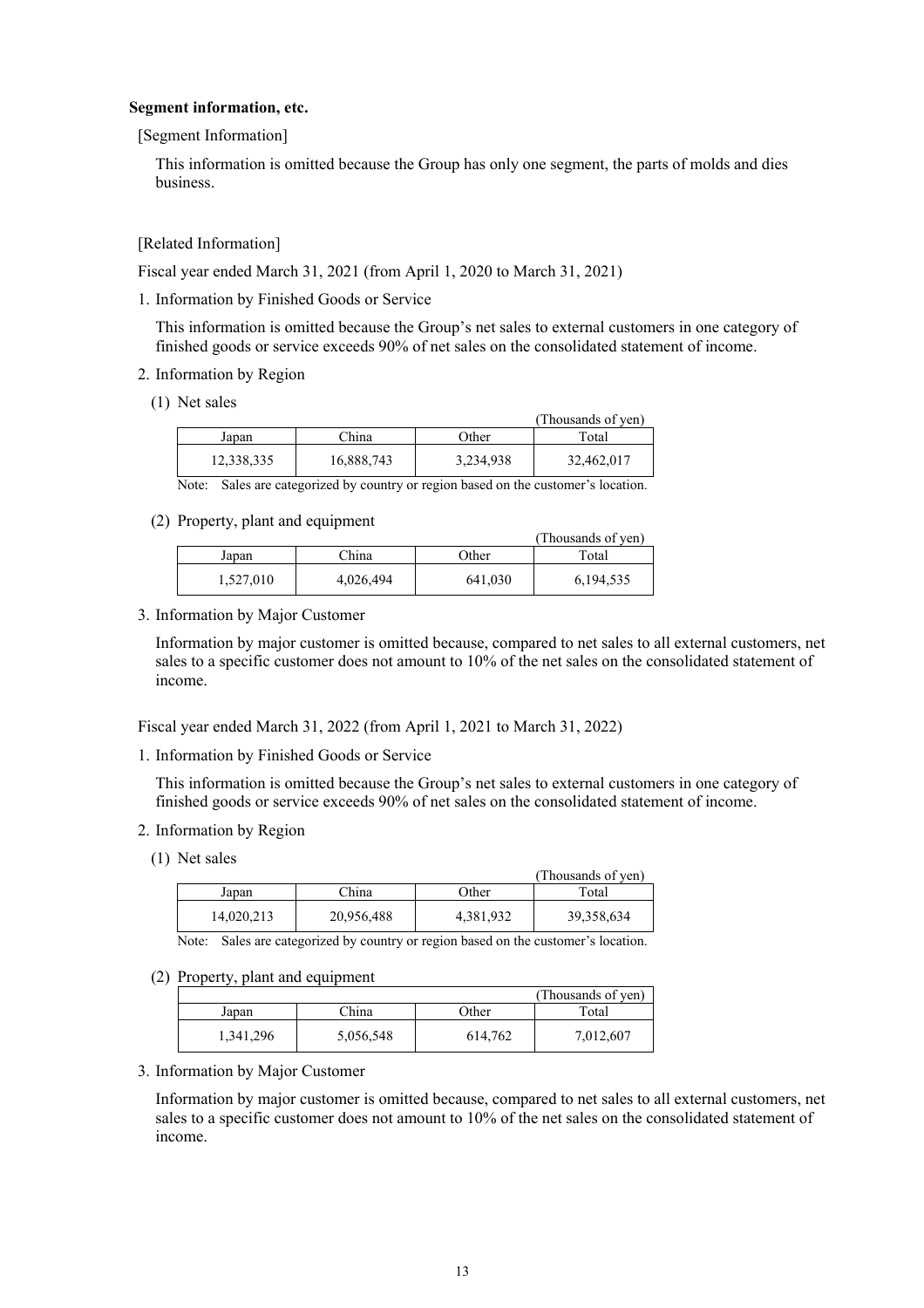[Information on Impairment Losses on Non-Current Assets by Reporting Segment]

Fiscal year ended March 31, 2021 (from April 1, 2020 to March 31, 2021)

Consolidated impairment losses on non-current assets recorded in the current fiscal year amounted to ¥730,296 thousand. The information is not presented by reporting segment because the Group has only one segment, the parts of molds and dies business.

Fiscal year ended March 31, 2022 (from April 1, 2021 to March 31, 2022)

Consolidated impairment losses on non-current assets recorded in the current fiscal year amounted to ¥159,926 thousand. The information is not presented by reporting segment because the Group has only one segment, the parts of molds and dies business.

[Information on Amortization and Unamortized Balance of Goodwill by Reporting Segment] There is nothing to report.

[Information on Gain on Bargain Purchase by Reporting Segment]

There is nothing to report.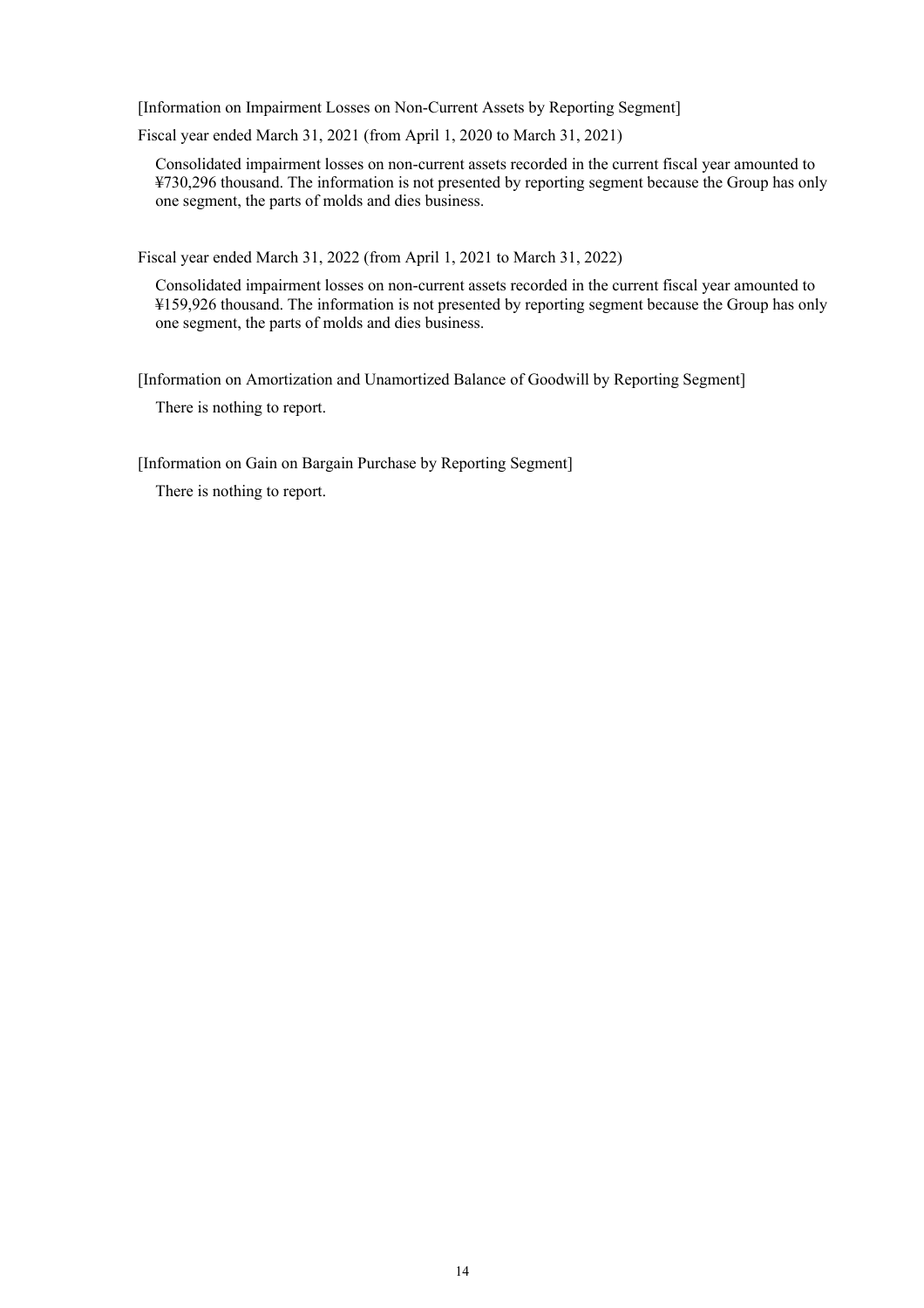### **Per share information**

|                            |                                     | (Yen)                               |
|----------------------------|-------------------------------------|-------------------------------------|
|                            | Fiscal year ended<br>March 31, 2021 | Fiscal year ended<br>March 31, 2022 |
| Net assets per share       | 568.26                              | 737.40                              |
| Earnings per share         | 21.90                               | 93.36                               |
| Diluted earnings per share | 21.78                               | 84.36                               |

Note: 1. The calculations for the earnings per share and the diluted earnings per share are based on the following.

|                                                                                                                    | Fiscal year ended<br>March 31, 2021 | Fiscal year ended<br>March 31, 2022 |
|--------------------------------------------------------------------------------------------------------------------|-------------------------------------|-------------------------------------|
| Earnings per share                                                                                                 |                                     |                                     |
| Profit attributable to owners of parent<br>(thousands of yen)                                                      | 477,714                             | 2,040,725                           |
| Profit not attributable to common shareholders<br>(thousands of yen)                                               |                                     |                                     |
| Profit attributable to owners of parent pertaining<br>to common shares (thousands of yen)                          | 477,714                             | 2,040,725                           |
| Average number of common shares during the<br>period (thousand shares)                                             | 21,813                              | 21,858                              |
|                                                                                                                    |                                     |                                     |
| Diluted earnings per share                                                                                         |                                     |                                     |
| Adjustments to profit attributable to owners of<br>parent (thousands of yen)                                       |                                     |                                     |
| Number of increased common shares<br>(thousand shares)                                                             | 120                                 | 2,332                               |
| [Share acquisition rights (thousand shares)]                                                                       | $[120]$                             | [2, 332]                            |
| Overview of dilutive shares not included in<br>calculating diluted earnings per share due to no<br>dilutive effect |                                     |                                     |

## **Significant events after the reporting period**

There is nothing to report.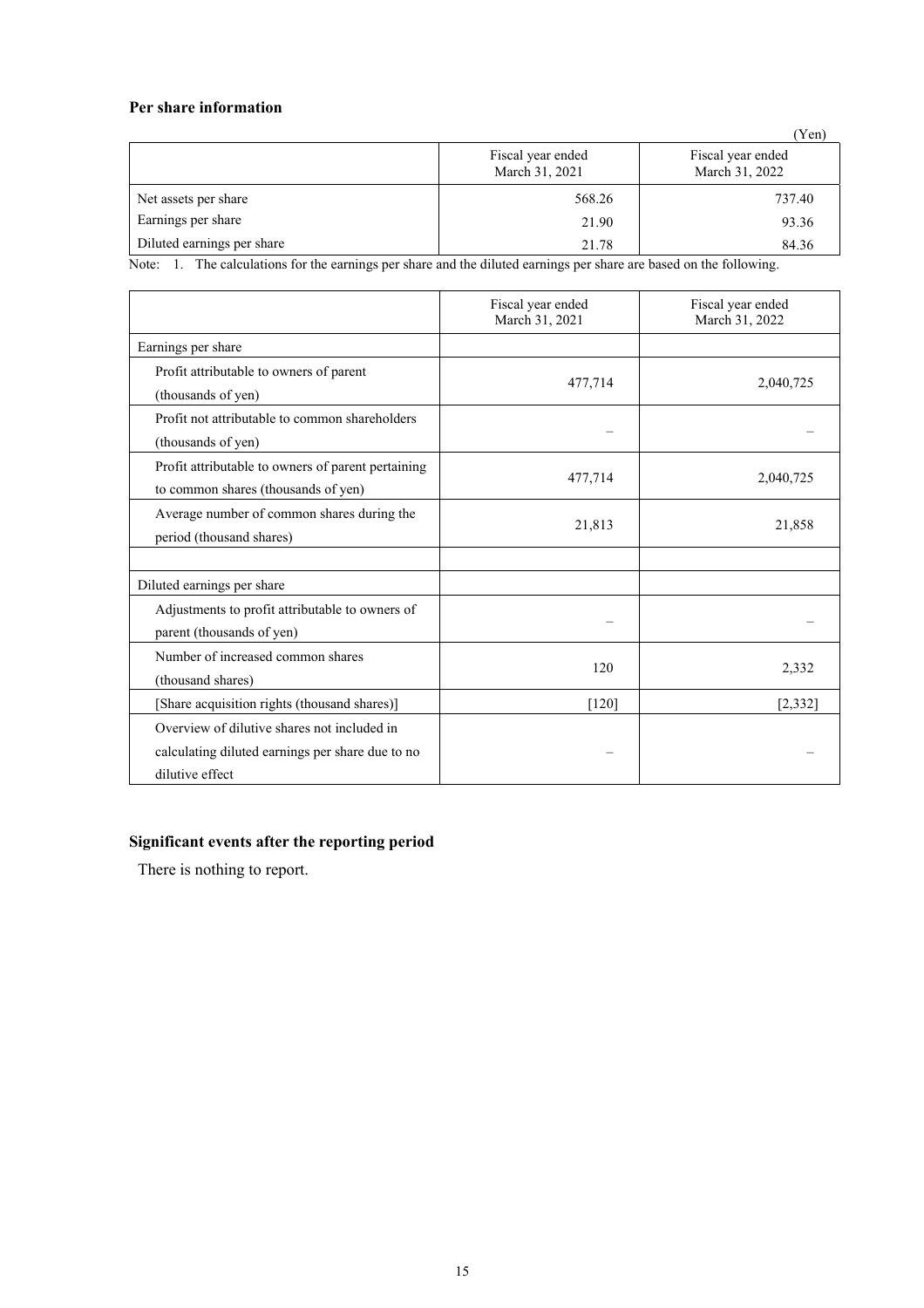# **4. Non-consolidated Financial Statements and Significant Notes Thereto**

# **(1) Non-consolidated balance sheets**

|                                                                 |                      | (Thousands of yen)   |
|-----------------------------------------------------------------|----------------------|----------------------|
|                                                                 | As of March 31, 2021 | As of March 31, 2022 |
| Assets                                                          |                      |                      |
| Current assets                                                  |                      |                      |
| Cash and deposits                                               | 392,839              | 259,786              |
| Notes receivable - trade                                        | 540,718              | 665,123              |
| Accounts receivable - trade                                     | 2,189,951            | 2,289,892            |
| Merchandise and finished goods                                  | 775,086              | 734,626              |
| Work in process                                                 | 91,833               | 115,821              |
| Raw materials and supplies                                      | 253,102              | 266,997              |
| Advance payments to suppliers                                   | 1                    |                      |
| Prepaid expenses                                                | 49,423               | 53,088               |
| Accounts receivable from subsidiaries and associates -<br>other | 1,100,436            | 2,455,899            |
| Short-term loans receivable from subsidiaries and<br>associates | 45,430               |                      |
| Other                                                           | 90,726               | 87,429               |
| Allowance for doubtful accounts                                 | (3,829)              | (1,975)              |
| Total current assets                                            | 5,525,722            | 6,926,689            |
| Non-current assets                                              |                      |                      |
| Property, plant and equipment                                   |                      |                      |
| <b>Buildings</b>                                                | 487,758              | 471,854              |
| <b>Structures</b>                                               | 0                    | 0                    |
| Machinery and equipment                                         | $\theta$             | $\theta$             |
| Vehicles                                                        | 0                    | 0                    |
| Tools, furniture and fixtures                                   | $\theta$             | $\theta$             |
| Land                                                            | 639,951              | 639,951              |
| Total property, plant and equipment                             | 1,127,712            | 1,111,808            |
| Intangible assets                                               |                      |                      |
| Total intangible assets                                         |                      |                      |
| Investments and other assets                                    |                      |                      |
| Investment securities                                           | 386                  | 386                  |
| Shares of subsidiaries and associates                           | 2,045,665            | 2,045,665            |
| Investments in capital                                          | 6,295                | 6,295                |
| Investments in capital of subsidiaries and associates           | 3,785,672            | 3,995,672            |
| Long-term loans receivable                                      | 7,063                | 1,603                |
| Distressed receivables                                          | 2,980                | 1,865                |
| Long-term loans receivable from subsidiaries and<br>associates  | 2,025,993            | 2,141,825            |
| Long-term loans receivable from employees                       | 10,375               | 9,819                |
| Prepaid pension costs                                           | 94,597               | 67,503               |
| Other                                                           | 76,792               | 71,824               |
| Allowance for doubtful accounts                                 | (2,036,480)          | (2,145,778)          |
| Total investments and other assets                              | 6,019,340            | 6,196,683            |
| Total non-current assets                                        | 7,147,052            | 7,308,491            |
| Total assets                                                    | 12,672,775           | 14,235,180           |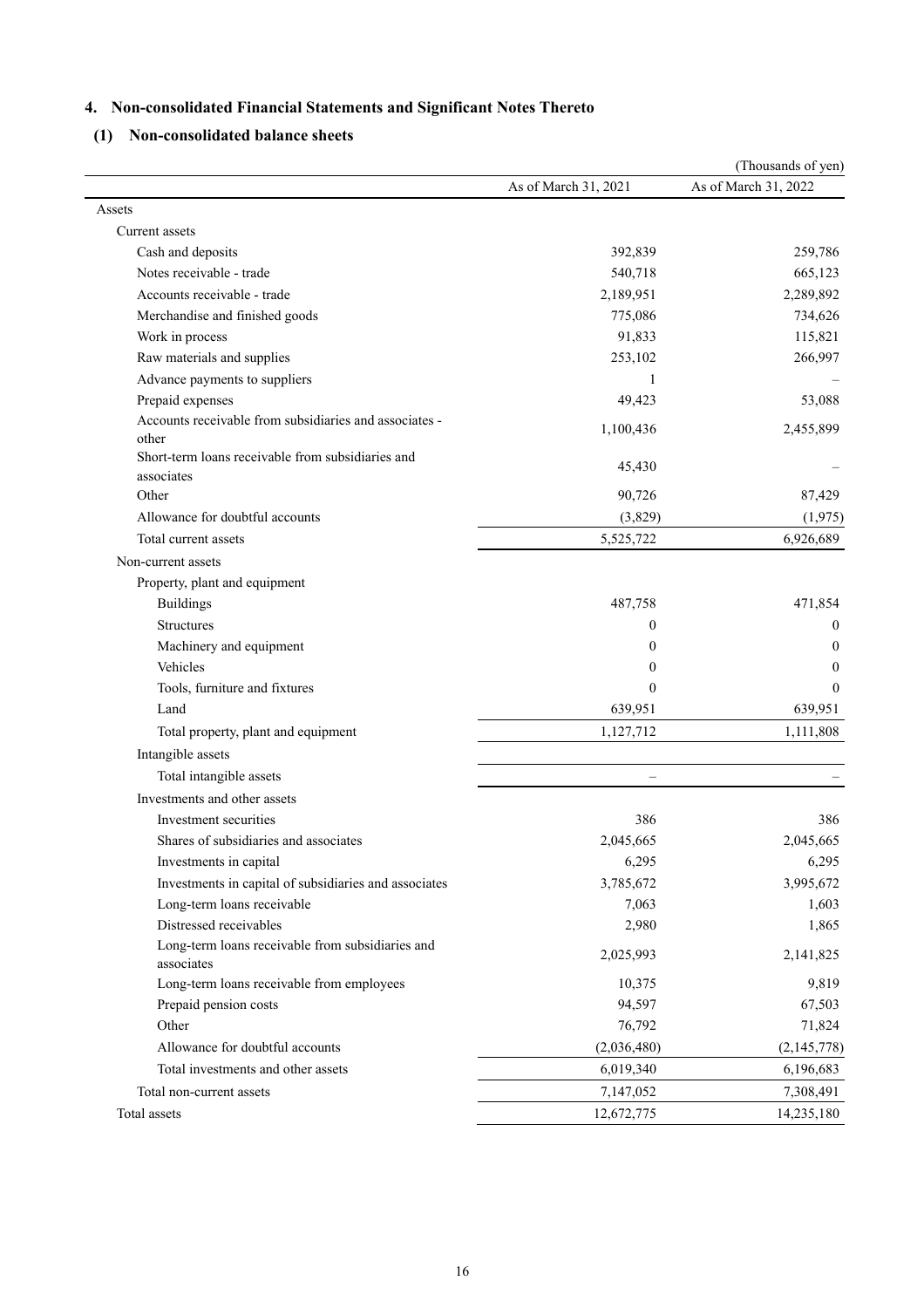|                                                          |                      | (Thousands of yen)   |
|----------------------------------------------------------|----------------------|----------------------|
|                                                          | As of March 31, 2021 | As of March 31, 2022 |
| Liabilities                                              |                      |                      |
| Current liabilities                                      |                      |                      |
| Notes payable - trade                                    | 38,899               | 23,499               |
| Electronically recorded obligations - operating          | 954,991              | 1,078,059            |
| Accounts payable - trade                                 | 989,421              | 999,738              |
| Short-term borrowings                                    | 2,007,163            | 1,774,655            |
| Current portion of long-term borrowings                  | 1,307,480            | 700,970              |
| Accounts payable - other                                 | 616,477              | 722,535              |
| Accrued expenses                                         | 103,335              | 110,054              |
| Income taxes payable                                     | 158,520              | 305,430              |
| Deposits received                                        | 22,323               | 22,260               |
| Unearned revenue                                         | 198                  |                      |
| Provision for bonuses                                    | 246,032              | 374,010              |
| Provision for bonuses for directors (and other officers) |                      | 17,183               |
| Other                                                    | 90,942               | 148,091              |
| Total current liabilities                                | 6,535,785            | 6,276,488            |
| Non-current liabilities                                  |                      |                      |
| Long-term borrowings                                     | 1,217,544            | 883,744              |
| Deferred tax liabilities                                 | 190                  | 184                  |
| Provision for retirement benefits                        | 991,183              | 1,019,124            |
| Asset retirement obligations                             | 112,238              | 114,093              |
| Other                                                    | 164,357              | 80,651               |
| Total non-current liabilities                            | 2,485,514            | 2,097,799            |
| <b>Total liabilities</b>                                 | 9,021,300            | 8,374,287            |
| Net assets                                               |                      |                      |
| Shareholders' equity                                     |                      |                      |
| Share capital                                            | 2,897,732            | 2,944,776            |
| Capital surplus                                          |                      |                      |
| Legal capital surplus                                    | 431,094              | 491,240              |
| Other capital surplus                                    | 2,159,551            | 2,020,948            |
| Total capital surplus                                    | 2,590,646            | 2,512,189            |
| Retained earnings                                        |                      |                      |
| Legal retained earnings                                  | 63,970               | 63,970               |
| Other retained earnings                                  |                      |                      |
| General reserve                                          | 210,000              | 210,000              |
| Retained earnings brought forward                        | (1,987,939)          | 240,128              |
| Total retained earnings                                  | (1,713,969)          | 514,098              |
| Treasury shares                                          | (149,905)            | (136,301)            |
| Total shareholders' equity                               | 3,624,504            | 5,834,762            |
| Share acquisition rights                                 | 26,970               | 26,130               |
| Total net assets                                         | 3,651,474            | 5,860,893            |
| Total liabilities and net assets                         | 12,672,775           | 14,235,180           |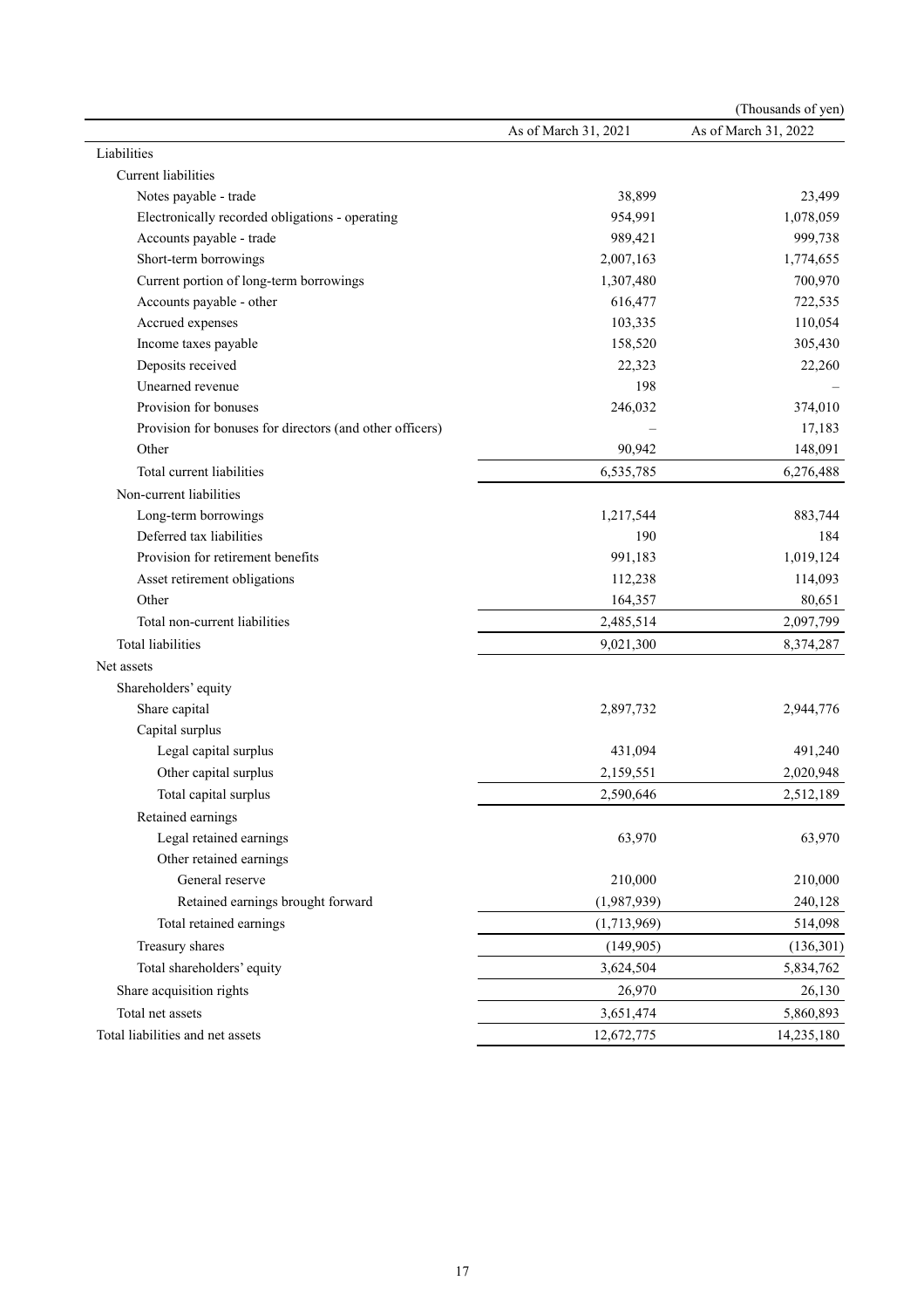## **(2) Non-consolidated statements of income**

|                                                                                   |                                     | (Thousands of yen)                  |
|-----------------------------------------------------------------------------------|-------------------------------------|-------------------------------------|
|                                                                                   | Fiscal year ended<br>March 31, 2021 | Fiscal year ended<br>March 31, 2022 |
| Net sales                                                                         | 13,240,271                          | 15,092,217                          |
| Cost of sales                                                                     | 9,745,000                           | 11,051,260                          |
| Gross profit                                                                      | 3,495,270                           | 4,040,957                           |
| Selling, general and administrative expenses                                      | 3,897,965                           | 3,995,128                           |
| Operating profit (loss)                                                           | (402, 695)                          | 45,828                              |
| Non-operating income                                                              |                                     |                                     |
| Interest income                                                                   | 65,500                              | 22,358                              |
| Dividend income                                                                   | 1,335,973                           | 2,794,456                           |
| Other                                                                             | 156,291                             | 20,754                              |
| Total non-operating income                                                        | 1,557,766                           | 2,837,569                           |
| Non-operating expenses                                                            |                                     |                                     |
| Interest expenses                                                                 | 87,547                              | 37,122                              |
| Foreign exchange losses                                                           | 25,471                              |                                     |
| Provision of allowance for doubtful accounts                                      | 28,938                              | 201,471                             |
| Other                                                                             | 39,356                              | 26,289                              |
| Total non-operating expenses                                                      | 181,314                             | 264,883                             |
| Ordinary profit                                                                   | 973,756                             | 2,618,514                           |
| Extraordinary income                                                              |                                     |                                     |
| Gain on reversal of reserve for loss on dissolution of<br>employee's pension fund | 81,581                              |                                     |
| Gain on sale of non-current assets                                                | 108                                 | 1,774                               |
| Reversal of allowance for doubtful accounts                                       |                                     | 91,016                              |
| Total extraordinary income                                                        | 81,689                              | 92,790                              |
| Extraordinary losses                                                              |                                     |                                     |
| Loss on sale and retirement of non-current assets                                 | 7,997                               | 488                                 |
| Impairment losses                                                                 | 730,058                             | 159,926                             |
| Total extraordinary losses                                                        | 738,056                             | 160,414                             |
| Profit before income taxes                                                        | 317,390                             | 2,550,890                           |
| Income taxes - current                                                            | 187,521                             | 322,828                             |
| Income taxes - deferred                                                           | (246)                               | (6)                                 |
| Total income taxes                                                                | 187,274                             | 322,822                             |
| Net profit                                                                        | 130,115                             | 2,228,068                           |
|                                                                                   |                                     |                                     |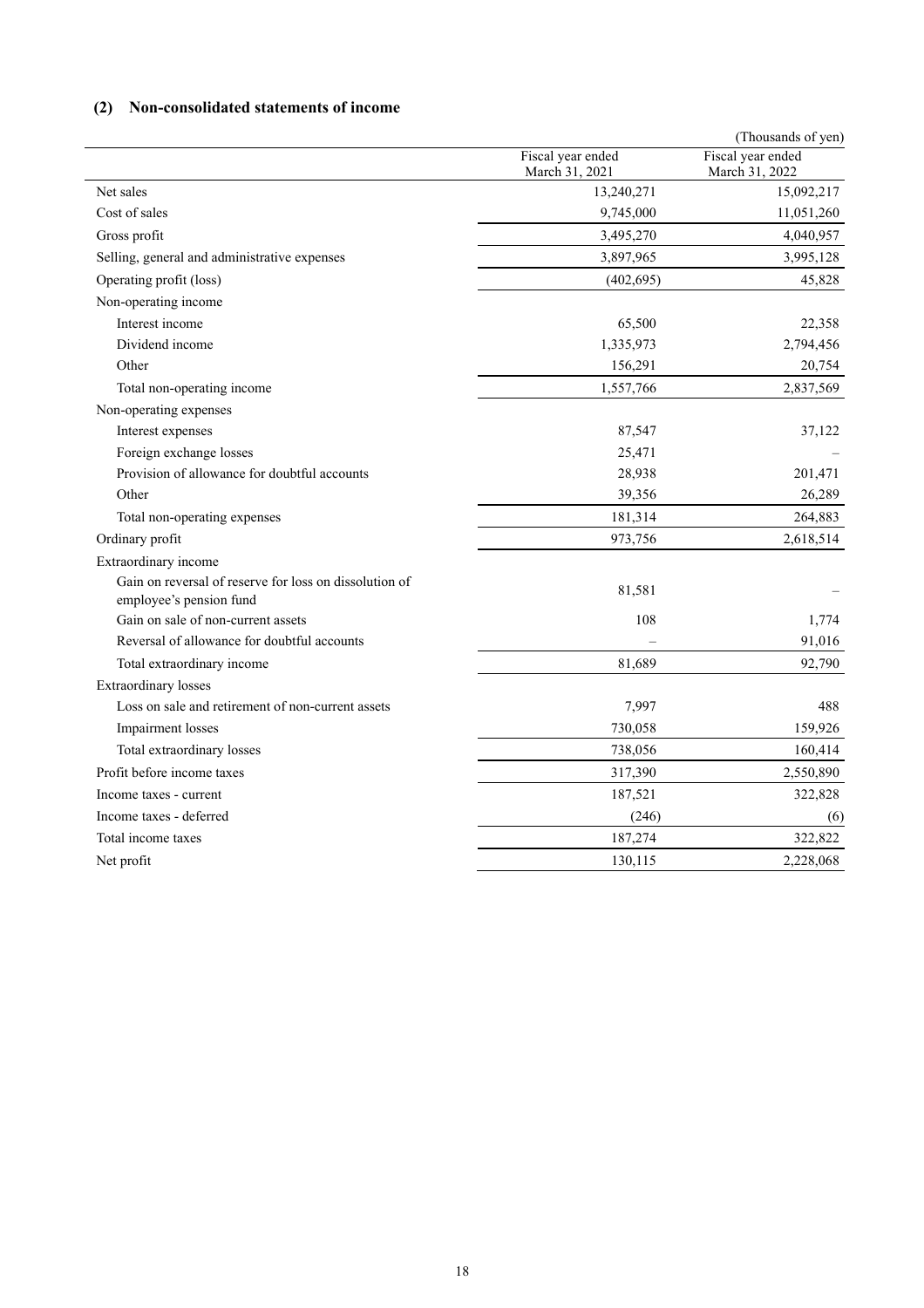# **(3) Non-consolidated statements of changes in equity**

Fiscal year ended March 31, 2021

|                                                                    |               |                          |                          |                          |                            |                         |                                            | (Thousands of yen)         |  |
|--------------------------------------------------------------------|---------------|--------------------------|--------------------------|--------------------------|----------------------------|-------------------------|--------------------------------------------|----------------------------|--|
|                                                                    |               | Shareholders' equity     |                          |                          |                            |                         |                                            |                            |  |
|                                                                    |               |                          | Capital surplus          |                          |                            | Retained earnings       |                                            |                            |  |
|                                                                    |               |                          |                          |                          |                            | Other retained earnings |                                            |                            |  |
|                                                                    | Share capital | Legal capital<br>surplus | Other capital<br>surplus | Total capital<br>surplus | Legal retained<br>earnings | General reserve         | Retained<br>earnings<br>brought<br>forward | Total retained<br>earnings |  |
| Balance at beginning of<br>period                                  | 2,897,732     | 2,626,732                | 4,756                    | 2,631,489                | 63,970                     | 210,000                 | (2,118,055)                                | (1,844,085)                |  |
| Changes during period                                              |               |                          |                          |                          |                            |                         |                                            |                            |  |
| Issuance of new<br>shares                                          |               |                          |                          |                          |                            |                         |                                            |                            |  |
| Transfer from legal<br>capital surplus to<br>other capital surplus |               | (2,200,000)              | 2,200,000                |                          |                            |                         |                                            |                            |  |
| Dividends of surplus                                               |               | 4,361                    | (47,981)                 | (43, 619)                |                            |                         |                                            |                            |  |
| Net profit                                                         |               |                          |                          |                          |                            |                         | 130,115                                    | 130,115                    |  |
| Disposal of treasury<br>shares                                     |               |                          | 2,776                    | 2,776                    |                            |                         |                                            |                            |  |
| Net changes in items<br>other than<br>shareholders' equity         |               |                          |                          |                          |                            |                         |                                            |                            |  |
| Total changes during<br>period                                     | -             | (2,195,638)              | 2,154,795                | (40, 842)                | $\overline{\phantom{0}}$   | $\qquad \qquad -$       | 130,115                                    | 130,115                    |  |
| Balance at end of period                                           | 2,897,732     | 431,094                  | 2,159,551                | 2,590,646                | 63,970                     | 210,000                 | (1,987,939)                                | (1,713,969)                |  |

|                                                                    | Shareholders' equity |                                  | Share                 |                  |  |
|--------------------------------------------------------------------|----------------------|----------------------------------|-----------------------|------------------|--|
|                                                                    | Treasury shares      | Total<br>shareholders'<br>equity | acquisition<br>rights | Total net assets |  |
| Balance at beginning of<br>period                                  | (154, 543)           | 3,530,593                        | 33,479                | 3,564,072        |  |
| Changes during period                                              |                      |                                  |                       |                  |  |
| Issuance of new<br>shares                                          |                      |                                  |                       |                  |  |
| Transfer from legal<br>capital surplus to<br>other capital surplus |                      |                                  |                       |                  |  |
| Dividends of surplus                                               |                      | (43, 619)                        |                       | (43, 619)        |  |
| Net profit                                                         |                      | 130,115                          |                       | 130,115          |  |
| Disposal of treasury<br>shares                                     | 4,638                | 7,414                            |                       | 7,414            |  |
| Net changes in items<br>other than<br>shareholders' equity         |                      |                                  | (6,509)               | (6,509)          |  |
| Total changes during<br>period                                     | 4,638                | 93,910                           | (6,509)               | 87,401           |  |
| Balance at end of period                                           | (149,905)            | 3,624,504                        | 26,970                | 3,651,474        |  |